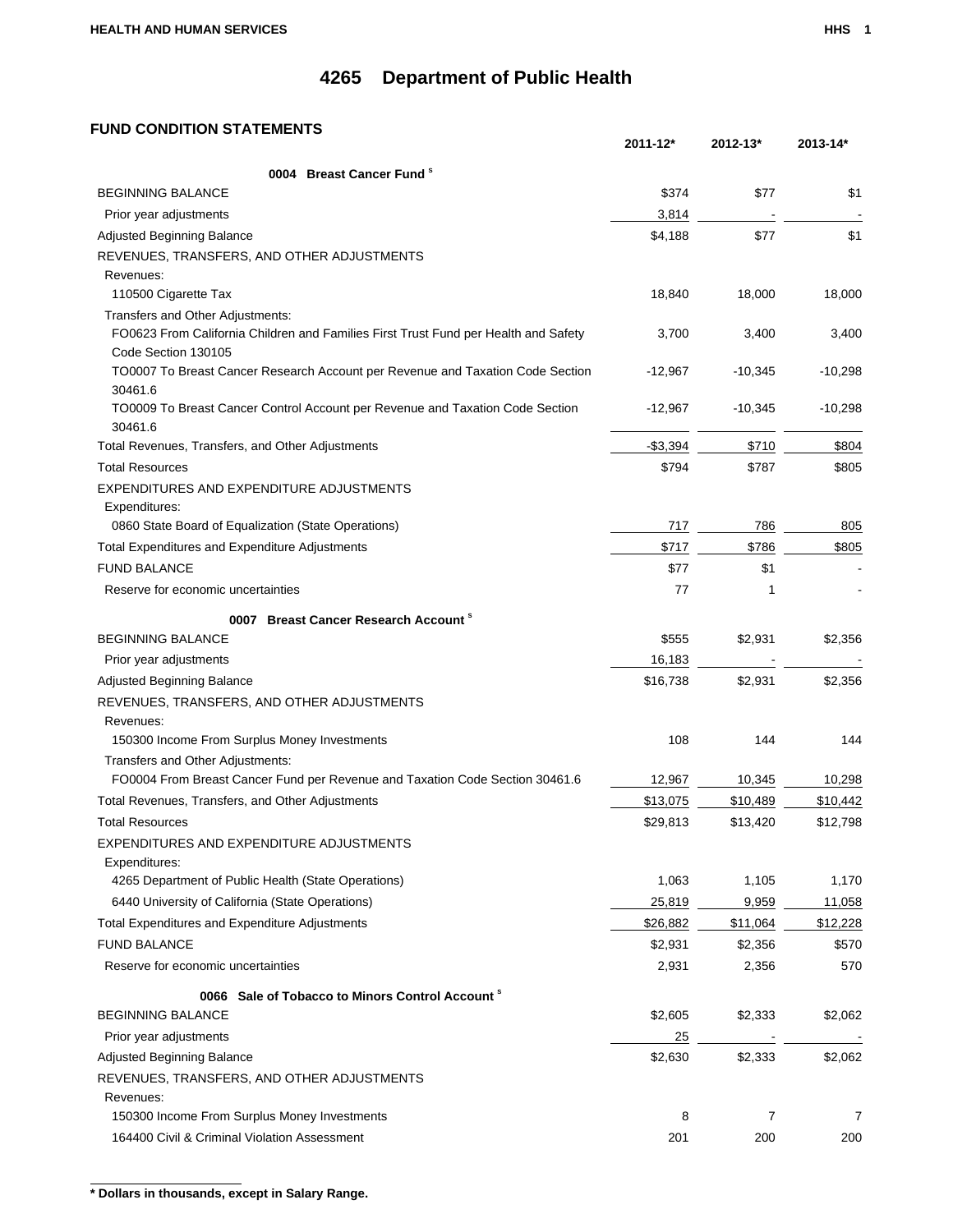|                                                                             | 2011-12* | 2012-13* | 2013-14*       |
|-----------------------------------------------------------------------------|----------|----------|----------------|
| Total Revenues, Transfers, and Other Adjustments                            | \$209    | \$207    | \$207          |
| <b>Total Resources</b>                                                      | \$2,839  | \$2,540  | \$2,269        |
| EXPENDITURES AND EXPENDITURE ADJUSTMENTS                                    |          |          |                |
| Expenditures:                                                               |          |          |                |
| 0840 State Controller (State Operations)                                    | 5        | 6        |                |
| 4265 Department of Public Health (State Operations)                         | 2,270    | 2,459    | 2,770          |
| 8880 Financial Information System for California (State Operations)         |          | 13       | 2              |
| Expenditure Adjustments:                                                    |          |          |                |
| 4200 Department of Alcohol and Drug Programs                                |          |          |                |
| Less funding provided by Federal Trust Fund (State Operations)              | $-1,769$ | $-2,000$ |                |
| 4260 Department of Health Care Services                                     |          |          |                |
| Less funding provided by Federal Trust Fund (State Operations)              |          |          | $-2,000$       |
| Total Expenditures and Expenditure Adjustments                              | \$506    | \$478    | \$772          |
| <b>FUND BALANCE</b>                                                         | \$2,333  | \$2,062  | \$1,497        |
| Reserve for economic uncertainties                                          | 2,333    | 2,062    | 1,497          |
| 0070 Occupational Lead Poisoning Prevention Account <sup>s</sup>            |          |          |                |
| <b>BEGINNING BALANCE</b>                                                    | \$3,644  | \$2,876  | \$1,981        |
| Prior year adjustments                                                      | $-39$    |          |                |
| <b>Adjusted Beginning Balance</b>                                           | \$3,605  | \$2,876  | \$1,981        |
| REVENUES, TRANSFERS, AND OTHER ADJUSTMENTS                                  |          |          |                |
| Revenues:                                                                   |          |          |                |
| 125600 Other Regulatory Fees                                                | 3,122    | 3,100    | 3,100          |
| 161000 Escheat of Unclaimed Checks & Warrants                               | 8        |          |                |
| 162100 Delinquent Receivables-Cost Recoveries                               | 24       |          |                |
| Total Revenues, Transfers, and Other Adjustments                            | \$3,154  | \$3,100  | \$3,100        |
| <b>Total Resources</b>                                                      | \$6,759  | \$5,976  | \$5,081        |
| EXPENDITURES AND EXPENDITURE ADJUSTMENTS                                    |          |          |                |
| Expenditures:                                                               |          |          |                |
| 0840 State Controller (State Operations)                                    | 11       | 15       |                |
| 0860 State Board of Equalization (State Operations)                         | 744      | 787      | 827            |
| 4265 Department of Public Health (State Operations)                         | 3,119    | 3,171    | 3,233          |
| 8880 Financial Information System for California (State Operations)         | 9        | 22       | 18             |
| <b>Total Expenditures and Expenditure Adjustments</b>                       | \$3,883  | \$3,995  | \$4,078        |
| <b>FUND BALANCE</b>                                                         | \$2,876  | \$1,981  | \$1,003        |
| Reserve for economic uncertainties                                          | 2,876    | 1,981    | 1,003          |
|                                                                             |          |          |                |
| 0074 Medical Waste Management Fund <sup>8</sup><br><b>BEGINNING BALANCE</b> | \$2,594  | \$2,893  | \$2,861        |
|                                                                             |          |          |                |
| Prior year adjustments                                                      | 11       |          |                |
| Adjusted Beginning Balance                                                  | \$2,605  | \$2,893  | \$2,861        |
| REVENUES, TRANSFERS, AND OTHER ADJUSTMENTS                                  |          |          |                |
| Revenues:<br>125700 Other Regulatory Licenses and Permits                   | 2,098    | 2,100    | 2,100          |
| 150300 Income From Surplus Money Investments                                |          | 7        | $\overline{7}$ |
|                                                                             | 10       |          |                |
| Total Revenues, Transfers, and Other Adjustments                            | \$2,108  | \$2,107  | \$2,107        |
| <b>Total Resources</b>                                                      | \$4,713  | \$5,000  | \$4,968        |
| EXPENDITURES AND EXPENDITURE ADJUSTMENTS                                    |          |          |                |
| Expenditures:<br>0840 State Controller (State Operations)                   | 4        | 5        |                |
|                                                                             |          |          |                |
| 4265 Department of Public Health (State Operations)                         | 1,816    | 2,122    | 2,221          |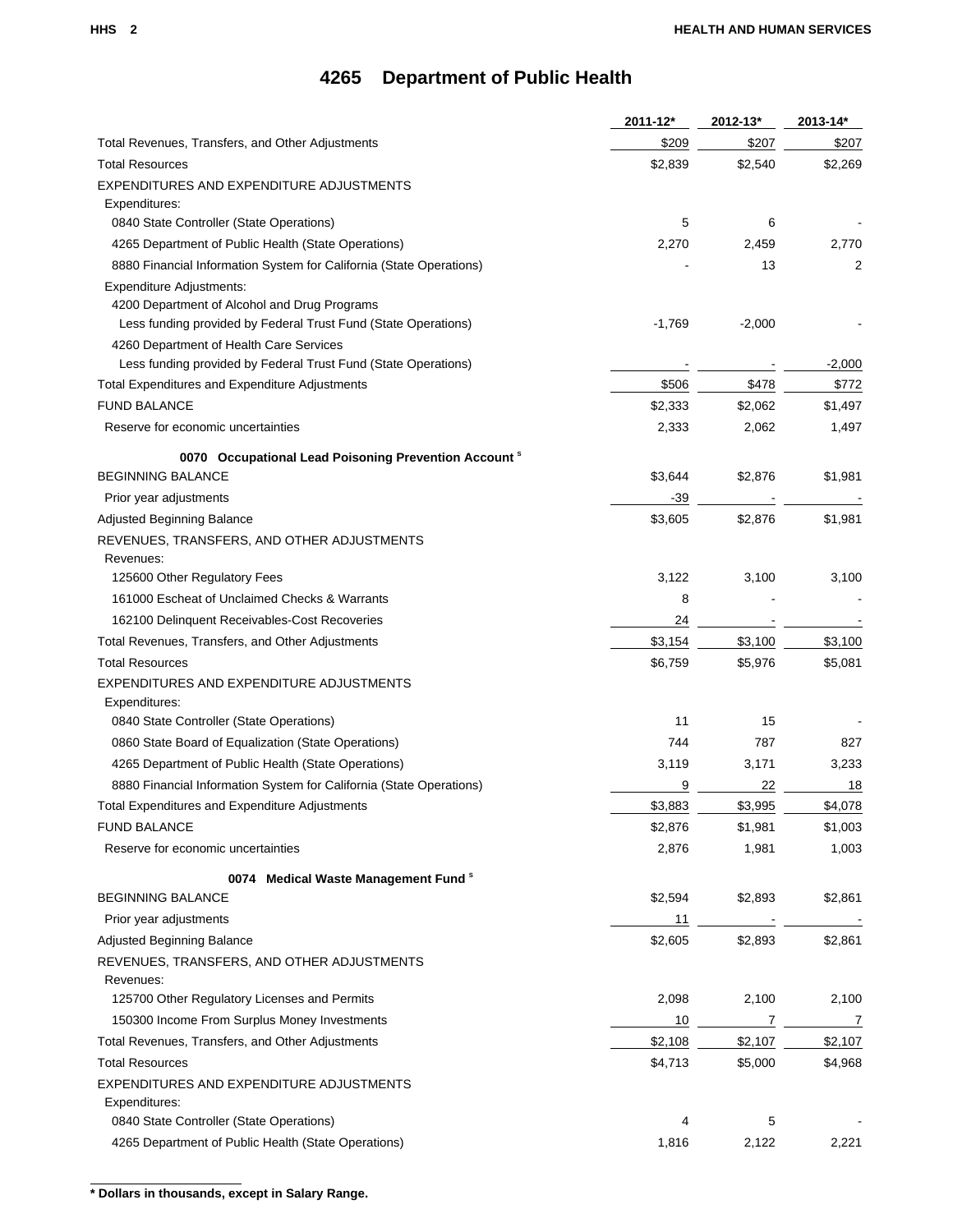|                                                                     | 2011-12* | 2012-13* | 2013-14*       |
|---------------------------------------------------------------------|----------|----------|----------------|
| 8880 Financial Information System for California (State Operations) |          | 12       | 10             |
| Total Expenditures and Expenditure Adjustments                      | \$1,820  | \$2,139  | \$2,231        |
| <b>FUND BALANCE</b>                                                 | \$2,893  | \$2,861  | \$2,737        |
| Reserve for economic uncertainties                                  | 2,893    | 2,861    | 2,737          |
| 0075 Radiation Control Fund <sup>8</sup>                            |          |          |                |
| <b>BEGINNING BALANCE</b>                                            | \$7,723  | \$7,963  | \$7,105        |
| Prior year adjustments                                              | 1,423    |          |                |
| <b>Adjusted Beginning Balance</b>                                   | \$9,146  | \$7,963  | \$7,105        |
| REVENUES, TRANSFERS, AND OTHER ADJUSTMENTS                          |          |          |                |
| Revenues:                                                           |          |          |                |
| 125700 Other Regulatory Licenses and Permits                        | 20,426   | 22,200   | 22,200         |
| 150300 Income From Surplus Money Investments                        | 33       | 41       | 41             |
| Total Revenues, Transfers, and Other Adjustments                    | \$20,459 | \$22,241 | \$22,241       |
| <b>Total Resources</b>                                              | \$29,605 | \$30,204 | \$29,346       |
| EXPENDITURES AND EXPENDITURE ADJUSTMENTS                            |          |          |                |
| Expenditures:                                                       |          |          |                |
| 0840 State Controller (State Operations)                            | 45       | 52       |                |
| 4265 Department of Public Health (State Operations)                 | 21,544   | 22,923   | 22,549         |
| 8880 Financial Information System for California (State Operations) | 53       | 124      | 107            |
| Total Expenditures and Expenditure Adjustments                      | \$21,642 | \$23,099 | \$22,656       |
| <b>FUND BALANCE</b>                                                 | \$7,963  | \$7,105  | \$6,690        |
| Reserve for economic uncertainties                                  | 7,963    | 7,105    | 6,690          |
| 0076 Tissue Bank License Fund <sup>s</sup>                          |          |          |                |
| <b>BEGINNING BALANCE</b>                                            | \$1,783  | \$1,989  | \$2,092        |
| Prior year adjustments                                              | 1        |          |                |
| Adjusted Beginning Balance                                          | \$1,784  | \$1,989  | \$2,092        |
| REVENUES, TRANSFERS, AND OTHER ADJUSTMENTS                          |          |          |                |
| Revenues:                                                           |          |          |                |
| 125700 Other Regulatory Licenses and Permits                        | 616      | 605      | 610            |
| 150300 Income From Surplus Money Investments                        | 7        | 8        | 8              |
| Total Revenues, Transfers, and Other Adjustments                    | \$623    | \$613    | \$618          |
| <b>Total Resources</b>                                              | \$2,407  | \$2,602  | \$2,710        |
| EXPENDITURES AND EXPENDITURE ADJUSTMENTS                            |          |          |                |
| Expenditures:<br>0840 State Controller (State Operations)           | 1        | 1        |                |
| 4265 Department of Public Health (State Operations)                 | 417      | 506      | 524            |
| 8880 Financial Information System for California (State Operations) |          | 3        | $\overline{2}$ |
| Total Expenditures and Expenditure Adjustments                      | \$418    | \$510    | \$526          |
| <b>FUND BALANCE</b>                                                 | \$1,989  | \$2,092  | \$2,184        |
| Reserve for economic uncertainties                                  | 1,989    | 2,092    | 2,184          |
|                                                                     |          |          |                |
| 0080 Childhood Lead Poisoning Prevention Fund <sup>8</sup>          |          |          |                |
| <b>BEGINNING BALANCE</b>                                            | \$54,590 | \$63,032 | \$60,556       |
| Prior year adjustments                                              | 17,315   |          |                |
| Adjusted Beginning Balance                                          | \$71,905 | \$63,032 | \$60,556       |
| REVENUES, TRANSFERS, AND OTHER ADJUSTMENTS                          |          |          |                |
| Revenues:<br>125600 Other Regulatory Fees                           | 20,070   | 21,000   |                |
|                                                                     |          |          | 21,000         |
| 150300 Income From Surplus Money Investments                        | 202      | 202      | 202            |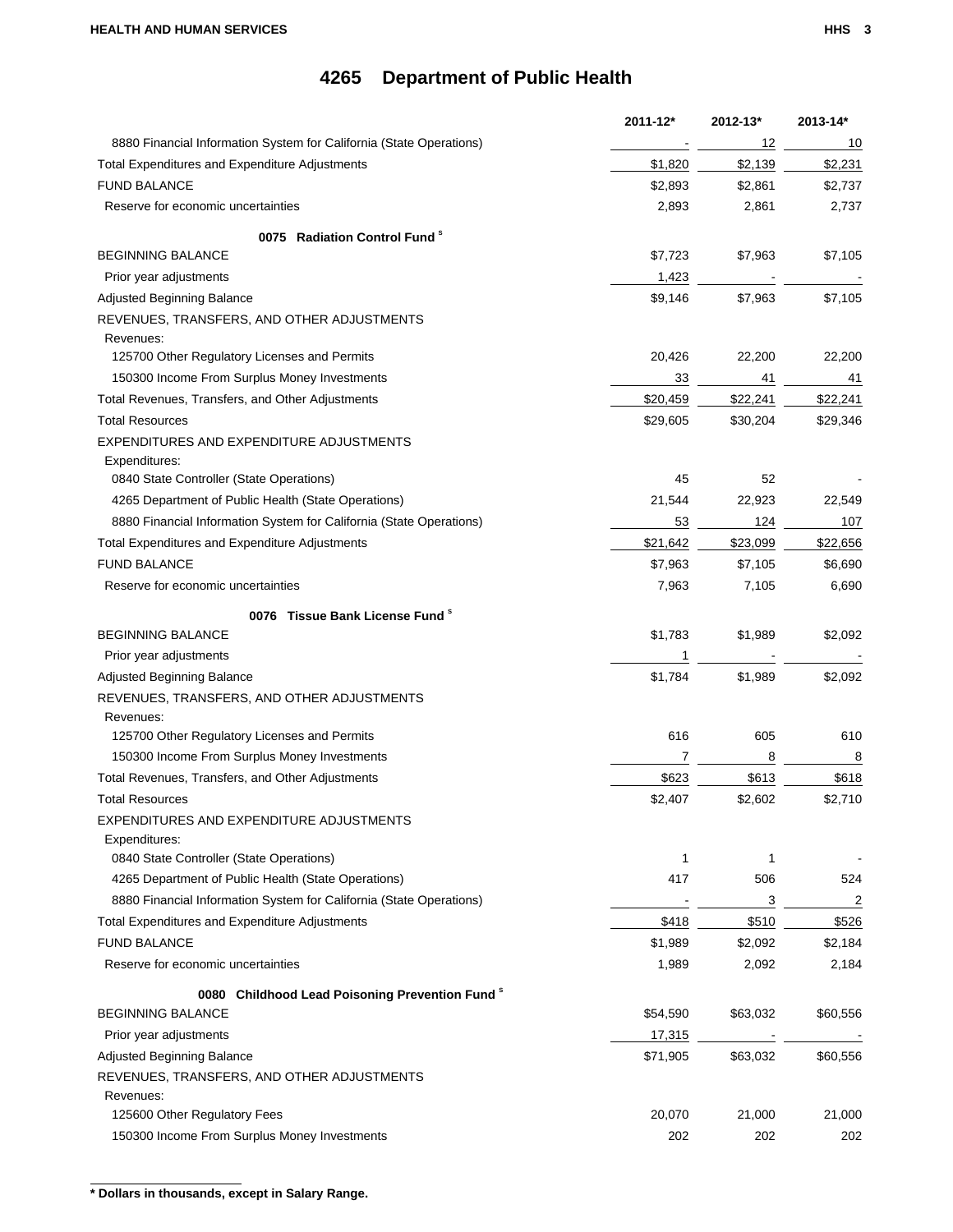|                                                                            | $2011 - 12*$ | 2012-13* | $2013 - 14*$ |
|----------------------------------------------------------------------------|--------------|----------|--------------|
| Transfers and Other Adjustments:                                           |              |          |              |
| TO0001 To General Fund per Item 4265-011-0080, Budget Act 2011             | $-9,062$     |          |              |
| Total Revenues, Transfers, and Other Adjustments                           | \$11,210     | \$21,202 | \$21,202     |
| <b>Total Resources</b>                                                     | \$83,115     | \$84,234 | \$81,758     |
| EXPENDITURES AND EXPENDITURE ADJUSTMENTS                                   |              |          |              |
| Expenditures:<br>0840 State Controller (State Operations)                  | 54           | 58       |              |
|                                                                            | 497          |          |              |
| 0860 State Board of Equalization (State Operations)                        |              | 552      | 581          |
| 3960 Department of Toxic Substances Control (State Operations)             |              | 45       | 45           |
| 3980 Office of Environmental Health Hazard Assessment (State Operations)   |              | 123      | 126          |
| 4260 Department of Health Care Services<br><b>State Operations</b>         | 39           | 149      | 142          |
| Local Assistance                                                           |              | 152      | 154          |
| 4265 Department of Public Health                                           |              |          |              |
| <b>State Operations</b>                                                    | 9,487        | 11,534   | 11,714       |
| <b>Local Assistance</b>                                                    | 9,978        | 11,000   | 11,000       |
| 8880 Financial Information System for California (State Operations)        | 28           | 65       | 108          |
| Total Expenditures and Expenditure Adjustments                             | \$20,083     | \$23,678 | \$23,870     |
| <b>FUND BALANCE</b>                                                        | \$63,032     | \$60,556 | \$57,888     |
| Reserve for economic uncertainties                                         | 63,032       | 60,556   | 57,888       |
|                                                                            |              |          |              |
| 0082 Export Document Program Fund <sup>8</sup><br><b>BEGINNING BALANCE</b> | \$1,832      | \$1,941  | \$2,033      |
| Prior year adjustments                                                     | $-20$        |          |              |
| Adjusted Beginning Balance                                                 | \$1,812      | \$1,941  | \$2,033      |
| REVENUES, TRANSFERS, AND OTHER ADJUSTMENTS                                 |              |          |              |
| Revenues:                                                                  |              |          |              |
| 125600 Other Regulatory Fees                                               | 2            |          |              |
| 125700 Other Regulatory Licenses and Permits                               | 342          | 325      | 325          |
| Total Revenues, Transfers, and Other Adjustments                           | \$344        | \$325    | \$325        |
| <b>Total Resources</b>                                                     | \$2,156      | \$2,266  | \$2,358      |
| EXPENDITURES AND EXPENDITURE ADJUSTMENTS                                   |              |          |              |
| Expenditures:                                                              |              |          |              |
| 0840 State Controller (State Operations)                                   |              |          |              |
| 4265 Department of Public Health (State Operations)                        | 215          | 231      | 498          |
| 8880 Financial Information System for California (State Operations)        |              | 1        | 1            |
| Total Expenditures and Expenditure Adjustments                             | \$215        | \$233    | \$499        |
| <b>FUND BALANCE</b>                                                        | \$1,941      | \$2,033  | \$1,859      |
| Reserve for economic uncertainties                                         | 1,941        | 2,033    | 1,859        |
|                                                                            |              |          |              |
| 0098 Clinical Laboratory Improvement Fund <sup>8</sup>                     |              |          |              |
| <b>BEGINNING BALANCE</b>                                                   | \$9,536      | \$12,474 | \$12,357     |
| Prior year adjustments                                                     | -53          |          |              |
| <b>Adjusted Beginning Balance</b>                                          | \$9,483      | \$12,474 | \$12,357     |
| REVENUES, TRANSFERS, AND OTHER ADJUSTMENTS                                 |              |          |              |
| Revenues:                                                                  |              |          |              |
| 125600 Other Regulatory Fees                                               | 2,479        | 2,558    | 2,779        |
| 125700 Other Regulatory Licenses and Permits                               | 7,380        | 7,918    | 8,200        |
| 150300 Income From Surplus Money Investments                               | 41           | 45       | 45           |
| 164400 Civil & Criminal Violation Assessment                               | 11           |          |              |
| Total Revenues, Transfers, and Other Adjustments                           | \$9,911      | \$10,521 | \$11,024     |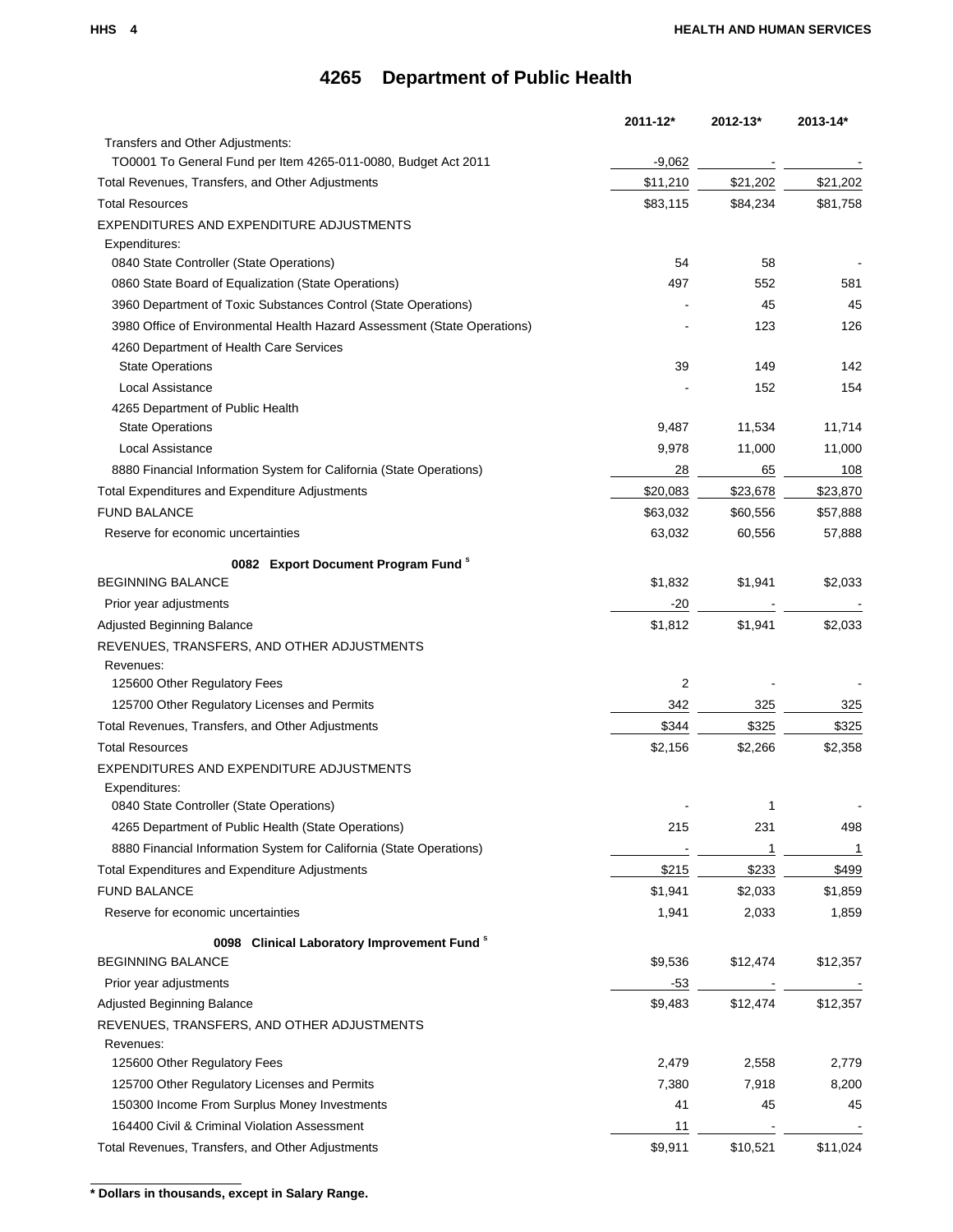|                                                                              | 2011-12* | 2012-13* | 2013-14* |
|------------------------------------------------------------------------------|----------|----------|----------|
| <b>Total Resources</b>                                                       | \$19,394 | \$22,995 | \$23,381 |
| EXPENDITURES AND EXPENDITURE ADJUSTMENTS                                     |          |          |          |
| Expenditures:                                                                |          |          |          |
| 0840 State Controller (State Operations)                                     | 18       | 21       |          |
| 4265 Department of Public Health (State Operations)                          | 6,880    | 10,560   | 10,837   |
| 8880 Financial Information System for California (State Operations)          | 22       | 57       | 49       |
| <b>Total Expenditures and Expenditure Adjustments</b>                        | \$6,920  | \$10,638 | \$10,886 |
| <b>FUND BALANCE</b>                                                          | \$12,474 | \$12,357 | \$12,495 |
| Reserve for economic uncertainties                                           | 12,474   | 12,357   | 12,495   |
| 0099 Health Statistics Special Fund <sup>8</sup>                             |          |          |          |
| <b>BEGINNING BALANCE</b>                                                     | \$7,067  | \$4,101  | \$2,873  |
| Prior year adjustments                                                       | 1,072    |          |          |
| Adjusted Beginning Balance                                                   | \$8,139  | \$4,101  | \$2,873  |
| REVENUES, TRANSFERS, AND OTHER ADJUSTMENTS                                   |          |          |          |
| Revenues:                                                                    |          |          |          |
| 142500 Miscellaneous Services to the Public                                  | 19,138   | 20,405   | 21,605   |
| 150300 Income From Surplus Money Investments                                 | 18       | 10       | 10       |
| 150500 Interest Income From Interfund Loans                                  | 180      | 87       | 32       |
| Transfers and Other Adjustments:                                             |          |          |          |
| FO3074 From Medical Marijuana Program Fund Loan repayment per Item 4265-401, |          | 163      | 517      |
| Budget Act of 2009                                                           |          |          |          |
| Total Revenues, Transfers, and Other Adjustments                             | \$19,336 | \$20,665 | \$22,164 |
| <b>Total Resources</b>                                                       | \$27,475 | \$24,766 | \$25,037 |
| EXPENDITURES AND EXPENDITURE ADJUSTMENTS                                     |          |          |          |
| Expenditures:<br>0840 State Controller (State Operations)                    | 47       | 43       |          |
| 4265 Department of Public Health                                             |          |          |          |
| <b>State Operations</b>                                                      | 22,804   | 21,725   | 23,207   |
| Local Assistance                                                             | 510      |          | 510      |
| 8880 Financial Information System for California (State Operations)          | 13       | 125      |          |
| <b>Total Expenditures and Expenditure Adjustments</b>                        | \$23,374 | \$21,893 | \$23,717 |
|                                                                              |          |          |          |
| <b>FUND BALANCE</b>                                                          | \$4,101  | \$2,873  | \$1,320  |
| Reserve for economic uncertainties                                           | 4,101    | 2,873    | 1,320    |
| 0116 Wine Safety Fund <sup>s</sup>                                           |          |          |          |
| <b>BEGINNING BALANCE</b>                                                     | \$179    | \$160    | \$160    |
| Prior year adjustments                                                       | -15      |          |          |
| Adjusted Beginning Balance                                                   | \$164    | \$160    | \$160    |
| EXPENDITURES AND EXPENDITURE ADJUSTMENTS                                     |          |          |          |
| Expenditures:                                                                |          |          |          |
| 4265 Department of Public Health (State Operations)                          | 4        |          |          |
| Total Expenditures and Expenditure Adjustments                               | \$4      |          |          |
| <b>FUND BALANCE</b>                                                          | \$160    | \$160    | \$160    |
| Reserve for economic uncertainties                                           | 160      | 160      | 160      |
| 0129 Water Device Certification Special Account <sup>8</sup>                 |          |          |          |
| <b>BEGINNING BALANCE</b>                                                     | \$822    | \$848    | \$666    |
| Prior year adjustments                                                       | -27      |          |          |
| Adjusted Beginning Balance                                                   | \$795    | \$848    | \$666    |
| REVENUES, TRANSFERS, AND OTHER ADJUSTMENTS                                   |          |          |          |
| Revenues:                                                                    |          |          |          |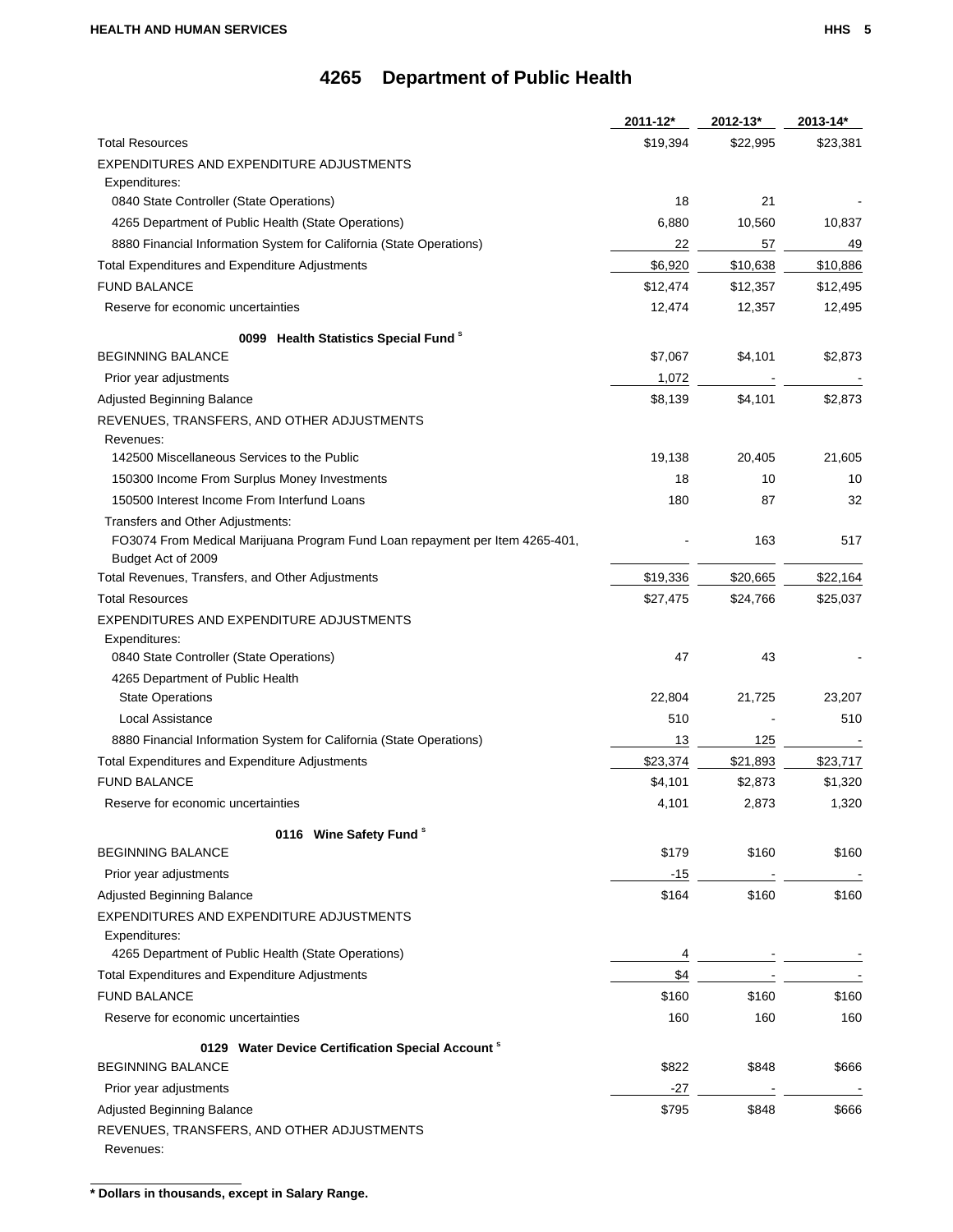|                                                                     | 2011-12* | 2012-13* | 2013-14*       |
|---------------------------------------------------------------------|----------|----------|----------------|
| 125700 Other Regulatory Licenses and Permits                        | 175      | 194      | 198            |
| 150300 Income From Surplus Money Investments                        | 3        | 3        | $\overline{c}$ |
| Total Revenues, Transfers, and Other Adjustments                    | \$178    | \$197    | \$200          |
| <b>Total Resources</b>                                              | \$973    | \$1,045  | \$866          |
| EXPENDITURES AND EXPENDITURE ADJUSTMENTS                            |          |          |                |
| Expenditures:                                                       |          |          |                |
| 4265 Department of Public Health (State Operations)                 | 125      | 377      | 404            |
| 8880 Financial Information System for California (State Operations) |          | 2        | 2              |
| Total Expenditures and Expenditure Adjustments                      | \$125    | \$379    | \$406          |
| <b>FUND BALANCE</b>                                                 | \$848    | \$666    | \$460          |
| Reserve for economic uncertainties                                  | 848      | 666      | 460            |
| 0135 AIDS Vaccine Reserch and Development Grant Fund <sup>8</sup>   |          |          |                |
| <b>BEGINNING BALANCE</b>                                            |          |          |                |
| Prior year adjustments                                              | \$27     |          |                |
| Adjusted Beginning Balance                                          | \$27     |          |                |
| REVENUES, TRANSFERS, AND OTHER ADJUSTMENTS                          |          |          |                |
| Transfers and Other Adjustments:                                    |          |          |                |
| TO0001 To General Fund per Chapter 294, Statutes of 1997            | $-27$    |          |                |
| Total Revenues, Transfers, and Other Adjustments                    | $-$ \$27 |          |                |
| <b>Total Resources</b>                                              |          |          |                |
| <b>FUND BALANCE</b>                                                 |          |          |                |
| 0174 Clandestine Drug Lab Clean-Up Account <sup>8</sup>             |          |          |                |
| <b>BEGINNING BALANCE</b>                                            | \$9      | \$8      | \$8            |
| Prior year adjustments                                              | $-1$     |          |                |
| Adjusted Beginning Balance                                          | \$8      | \$8      | \$8            |
| <b>FUND BALANCE</b>                                                 | \$8      | \$8      | \$8            |
| Reserve for economic uncertainties                                  | 8        | 8        | 8              |
|                                                                     |          |          |                |
| 0177 Food Safety Fund <sup>\$</sup>                                 |          |          |                |
| <b>BEGINNING BALANCE</b>                                            | \$6,718  | \$8,094  | \$7,944        |
| Prior year adjustments                                              | -33      |          |                |
| Adjusted Beginning Balance                                          | \$6,685  | \$8,094  | \$7,944        |
| REVENUES, TRANSFERS, AND OTHER ADJUSTMENTS                          |          |          |                |
| Revenues:<br>125600 Other Regulatory Fees                           | 5,306    | 5,200    | 5,200          |
| 125700 Other Regulatory Licenses and Permits                        | 2,020    | 2,000    | 2,000          |
| 150300 Income From Surplus Money Investments                        | 25       | 25       | 25             |
| 161400 Miscellaneous Revenue                                        | 63       | 73       | 73             |
| Total Revenues, Transfers, and Other Adjustments                    | \$7,414  | \$7,298  | \$7,298        |
| <b>Total Resources</b>                                              | \$14,099 | \$15,392 | \$15,242       |
| EXPENDITURES AND EXPENDITURE ADJUSTMENTS                            |          |          |                |
| Expenditures:                                                       |          |          |                |
| 0840 State Controller (State Operations)                            | 13       | 16       |                |
| 4265 Department of Public Health (State Operations)                 | 5,976    | 7,392    | 7,761          |
| 8880 Financial Information System for California (State Operations) | 16       | 40       | 34             |
| Total Expenditures and Expenditure Adjustments                      | \$6,005  | \$7,448  | \$7,795        |
| <b>FUND BALANCE</b>                                                 | \$8,094  | \$7,944  | \$7,447        |
| Reserve for economic uncertainties                                  | 8,094    | 7,944    | 7,447          |
|                                                                     |          |          |                |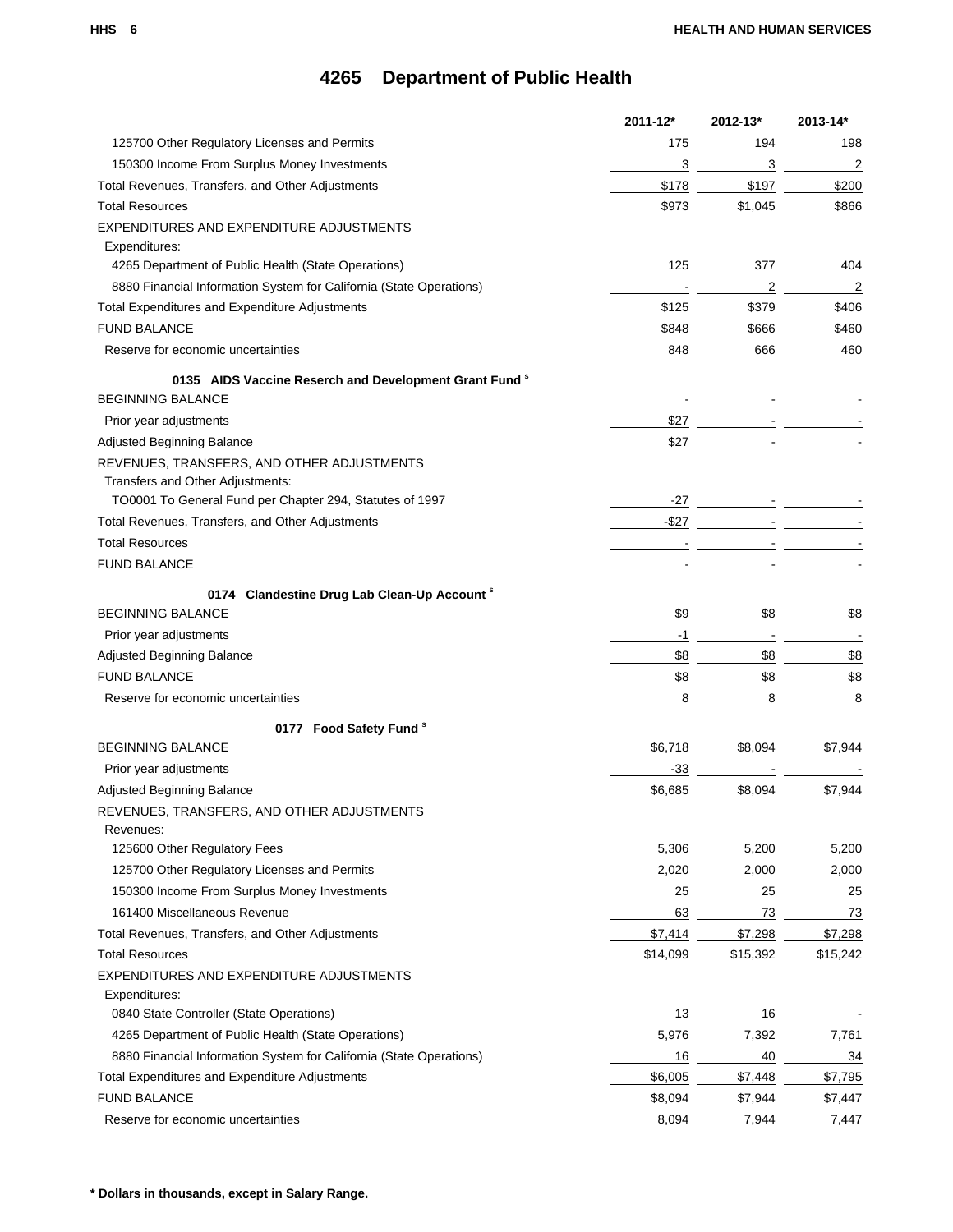|                                                                                          | 2011-12*       | 2012-13*                          | 2013-14*     |
|------------------------------------------------------------------------------------------|----------------|-----------------------------------|--------------|
| 0179 Environmental Laboratory Improvement Fund <sup>8</sup>                              |                |                                   |              |
| <b>BEGINNING BALANCE</b>                                                                 | \$727          | \$1,209                           | \$1,230      |
| Prior year adjustments                                                                   | 56             |                                   |              |
| Adjusted Beginning Balance                                                               | \$783          | \$1,209                           | \$1,230      |
| REVENUES, TRANSFERS, AND OTHER ADJUSTMENTS                                               |                |                                   |              |
| Revenues:                                                                                |                |                                   |              |
| 125600 Other Regulatory Fees                                                             | 2,792          | 2,901                             | 2,901        |
| 150300 Income From Surplus Money Investments                                             | 3              | 3                                 | 3            |
| Total Revenues, Transfers, and Other Adjustments                                         | \$2,795        | \$2,904                           | \$2,904      |
| <b>Total Resources</b>                                                                   | \$3,578        | \$4,113                           | \$4,134      |
| EXPENDITURES AND EXPENDITURE ADJUSTMENTS                                                 |                |                                   |              |
| Expenditures:                                                                            |                |                                   |              |
| 0840 State Controller (State Operations)                                                 | $\overline{7}$ | 8                                 |              |
| 4265 Department of Public Health (State Operations)                                      | 2,362          | 2,859                             | 3,148        |
| 8880 Financial Information System for California (State Operations)                      |                | 16                                | 13           |
| Total Expenditures and Expenditure Adjustments                                           | \$2,369        | \$2,883                           | \$3,161      |
| <b>FUND BALANCE</b>                                                                      | \$1,209        | \$1,230                           | \$973        |
| Reserve for economic uncertainties                                                       | 1,209          | 1,230                             | 973          |
|                                                                                          |                |                                   |              |
| 0203 Genetic Disease Testing Fund <sup>8</sup>                                           |                |                                   |              |
| <b>BEGINNING BALANCE</b>                                                                 | \$6,502        | \$4,517                           | \$925        |
| Prior year adjustments                                                                   | 540            |                                   |              |
| Adjusted Beginning Balance                                                               | \$7,042        | \$4,517                           | \$925        |
| REVENUES, TRANSFERS, AND OTHER ADJUSTMENTS                                               |                |                                   |              |
| Revenues:                                                                                |                |                                   |              |
| 121100 Genetic Disease Testing Fees                                                      | 108,600<br>7   | 111,125<br>7                      | 115,679<br>7 |
| 150300 Income From Surplus Money Investments                                             |                |                                   |              |
| 161000 Escheat of Unclaimed Checks & Warrants                                            | 4              | 4                                 | 4            |
| Total Revenues, Transfers, and Other Adjustments                                         | \$108,611      | \$111,136                         | \$115,690    |
| <b>Total Resources</b>                                                                   | \$115,653      | \$115,653                         | \$116,615    |
| EXPENDITURES AND EXPENDITURE ADJUSTMENTS                                                 |                |                                   |              |
| Expenditures:                                                                            | 42             | 47                                |              |
| 0840 State Controller (State Operations)                                                 |                |                                   |              |
| 4265 Department of Public Health<br><b>State Operations</b>                              | 18,883         | 26,803                            | 27,985       |
| Local Assistance                                                                         | 92,159         |                                   |              |
|                                                                                          |                | 87,733                            | 87,749       |
| 8880 Financial Information System for California (State Operations)                      | 52             | 145                               | 125          |
| Total Expenditures and Expenditure Adjustments                                           | \$111,136      | \$114,728                         | \$115,859    |
| <b>FUND BALANCE</b>                                                                      | \$4,517        | \$925                             | \$756        |
| Reserve for economic uncertainties                                                       | 4,517          | 925                               | 756          |
| 0227 Low-Level Radioactive Waste Disposal Fund <sup>8</sup>                              |                |                                   |              |
| BEGINNING BALANCE                                                                        | \$122          |                                   |              |
| Prior year adjustments                                                                   | $-122$         | the control of the control of the |              |
| Adjusted Beginning Balance                                                               |                |                                   |              |
| <b>FUND BALANCE</b>                                                                      |                |                                   |              |
|                                                                                          |                |                                   |              |
| 0230 Cigarette and Tobacco Products Surtax Fund <sup>8</sup><br><b>BEGINNING BALANCE</b> |                | -\$8                              | \$91         |
|                                                                                          |                |                                   |              |
| Prior year adjustments                                                                   | \$47           |                                   |              |
| Adjusted Beginning Balance                                                               | \$47           | $-$ \$8                           | \$91         |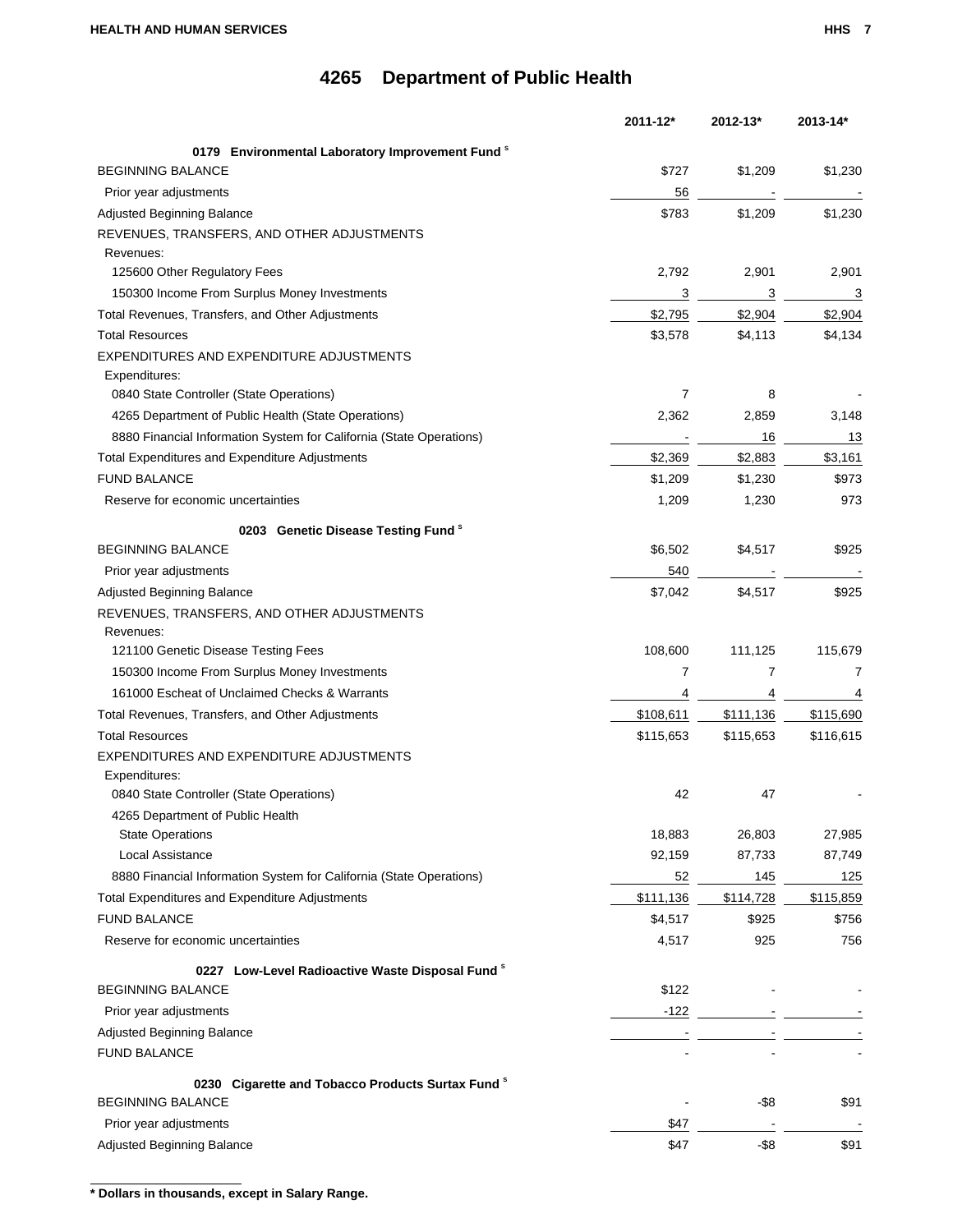|                                                                                             | 2011-12*       | 2012-13*  | 2013-14*  |
|---------------------------------------------------------------------------------------------|----------------|-----------|-----------|
| REVENUES, TRANSFERS, AND OTHER ADJUSTMENTS                                                  |                |           |           |
| Revenues:                                                                                   |                |           |           |
| 110500 Cigarette Tax                                                                        | 283,352        | 272,000   | 264,000   |
| 150300 Income From Surplus Money Investments                                                | 61             | 99        | 76        |
| 162100 Delinquent Receivables-Cost Recoveries                                               | $\overline{7}$ |           |           |
| Transfers and Other Adjustments:                                                            |                |           |           |
| TO0231 To Health Education Account, Cigarette and Tobacco Products Surtax Fund per          | $-54,908$      | $-52,448$ | $-50,802$ |
| Revenue and Taxation Code Section 30124                                                     |                |           |           |
| TO0232 To Hospital Services Account Cigarette and Tobacco Products Surtax Fund per          | $-96,089$      | $-91,784$ | $-88,904$ |
| Revenue and Taxation Code Section 30124                                                     |                |           |           |
| TO0233 To Physician Services Account, Cigarette and Tobacco Products Surtax Fund per        | $-27,454$      | $-26,224$ | $-25,401$ |
| Revenue and Taxation Code Section 30124                                                     |                |           |           |
| TO0234 To Research Account, Cigarette and Tobacco Products Surtax Fund per                  | $-13,727$      | $-13,112$ | $-12,701$ |
| Revenue and Taxation Code Section 30124                                                     |                |           |           |
| TO0235 To Public Resources Account, Cigarette and Tobacco Products Surtax Fund per          | $-13,727$      | $-13,112$ | $-12,701$ |
| Revenue and Taxation Code Section 30124                                                     |                |           |           |
| TO0236 To Unallocated Account, Cigarette and Tobacco Products Surtax Fund per               | $-68,635$      | $-65,560$ | $-63,503$ |
| Revenue and Taxation Code Section 30124<br>Total Revenues, Transfers, and Other Adjustments | \$8,880        | \$9,859   | \$10,064  |
|                                                                                             |                |           |           |
| <b>Total Resources</b>                                                                      | \$8,927        | \$9,851   | \$10,155  |
| EXPENDITURES AND EXPENDITURE ADJUSTMENTS                                                    |                |           |           |
| Expenditures:                                                                               |                |           |           |
| 0860 State Board of Equalization (State Operations)                                         | 8,935          | 9,760     | 9,987     |
| <b>Total Expenditures and Expenditure Adjustments</b>                                       | \$8,935        | \$9,760   | \$9,987   |
| <b>FUND BALANCE</b>                                                                         | $-$ \$8        | \$91      | \$168     |
| Reserve for economic uncertainties                                                          | -8             | 91        | 168       |
| 0231 Health Education Account, Cigarette and Tobacco Products Surtax Fund <sup>8</sup>      |                |           |           |
| <b>BEGINNING BALANCE</b>                                                                    | \$17,297       | \$17,593  | \$7,929   |
| Prior year adjustments                                                                      | 1,505          |           |           |
| <b>Adjusted Beginning Balance</b>                                                           | \$18,802       | \$17,593  | \$7,929   |
| REVENUES, TRANSFERS, AND OTHER ADJUSTMENTS                                                  |                |           |           |
| Revenues:                                                                                   |                |           |           |
| 150300 Income From Surplus Money Investments                                                | 241            | 231       | 231       |
| Transfers and Other Adjustments:                                                            |                |           |           |
| FO0230 From Cigarette and Tobacco Products Surtax Fund per Revenue and Taxation             | 54,908         | 52,448    | 50,802    |
| Code Section 30124                                                                          |                |           |           |
| FO0623 From California Children and Families First Trust Fund per Health and Safety         | 10,200         | 9,300     | 9,300     |
| Code Section 130105                                                                         |                |           |           |
| Total Revenues, Transfers, and Other Adjustments                                            | \$65,349       | \$61,979  | \$60,333  |
| <b>Total Resources</b>                                                                      | \$84,151       | \$79,572  | \$68,262  |
| EXPENDITURES AND EXPENDITURE ADJUSTMENTS                                                    |                |           |           |
| Expenditures:                                                                               |                |           |           |
| 0840 State Controller (State Operations)                                                    | 35             | 40        |           |
| 4265 Department of Public Health                                                            |                |           |           |
| <b>State Operations</b>                                                                     | 7,536          | 11,557    | 12,559    |
| Local Assistance                                                                            | 42,335         | 33,277    | 35,185    |
| 6110 Department of Education                                                                |                |           |           |
| <b>State Operations</b>                                                                     | 789            | 1,037     | 901       |
| Local Assistance                                                                            | 15,863         | 25,664    | 16,146    |
| 8880 Financial Information System for California (State Operations)                         |                | 68        | 58        |
| Total Expenditures and Expenditure Adjustments                                              | \$66,558       | \$71,643  | \$64,849  |
|                                                                                             |                |           |           |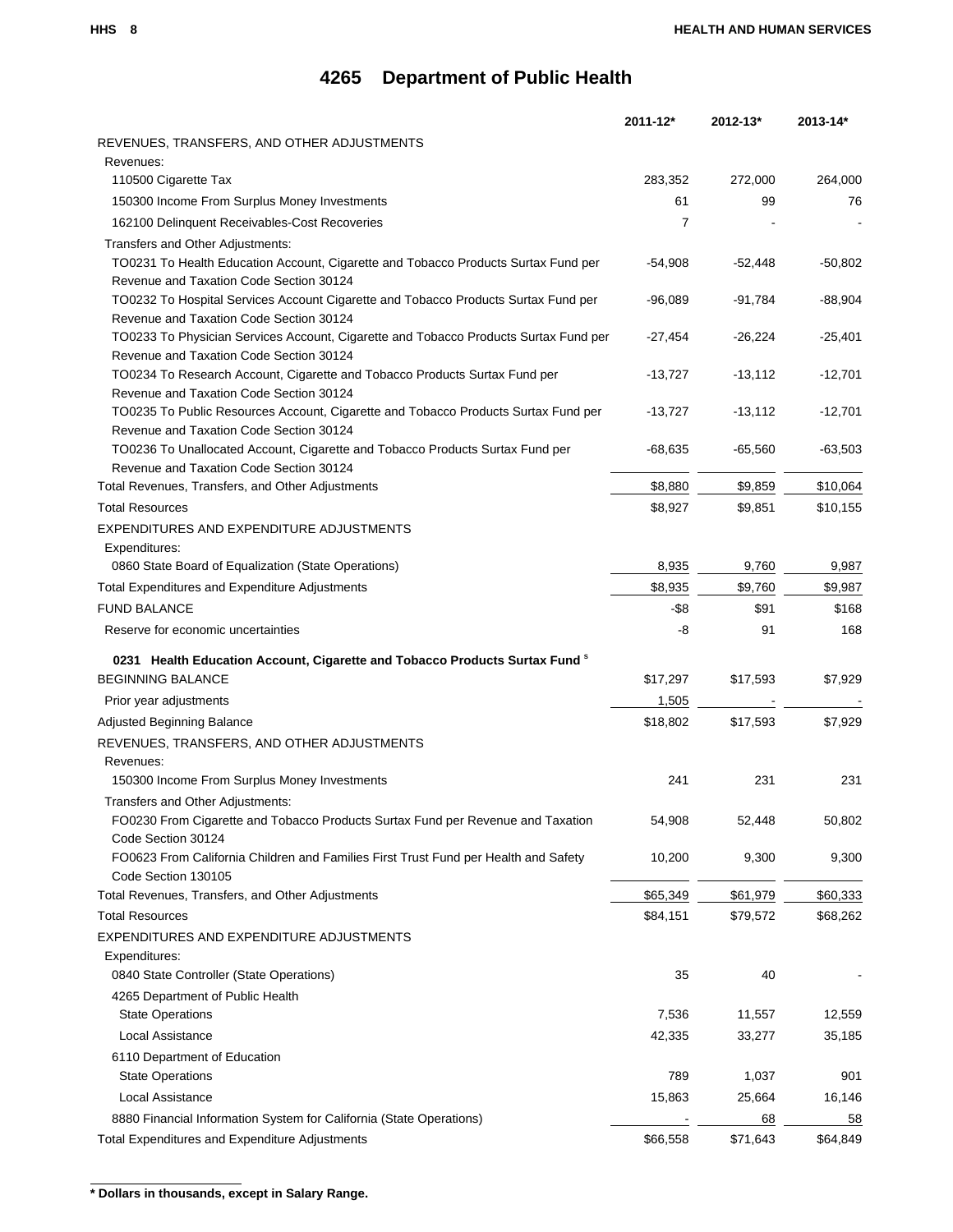|                                                                                                       | 2011-12*  | 2012-13*  | 2013-14*  |
|-------------------------------------------------------------------------------------------------------|-----------|-----------|-----------|
| <b>FUND BALANCE</b>                                                                                   | \$17,593  | \$7,929   | \$3,413   |
| Reserve for economic uncertainties                                                                    | 17,593    | 7,929     | 3,413     |
| 0232 Hospital Services Account, Cigarette and Tobacco Products Surtax Fund <sup>8</sup>               |           |           |           |
| <b>BEGINNING BALANCE</b>                                                                              | \$16,318  | \$8,854   | \$7,337   |
| Prior year adjustments                                                                                | -1        |           |           |
| Adjusted Beginning Balance                                                                            | \$16,317  | \$8,854   | \$7,337   |
| REVENUES, TRANSFERS, AND OTHER ADJUSTMENTS                                                            |           |           |           |
| Revenues:                                                                                             |           |           |           |
| 150300 Income From Surplus Money Investments                                                          | 115       | 67        | 67        |
| Transfers and Other Adjustments:                                                                      |           |           |           |
| FO0230 From Cigarette and Tobacco Products Surtax Fund per Revenue and Taxation<br>Code Section 30124 | 96,089    | 91,784    | 88,904    |
| TO0309 To Perinatal Insurance Fund per Item 4280-111-0232, Budget Acts                                | $-15,074$ | $-16,422$ | $-16,260$ |
| TO0313 To Major Risk Medical Insurance Fund per Insurance Code Section 12739<br>(b)(1)(A)             | $-18,000$ | $-18,000$ | $-18,000$ |
| Total Revenues, Transfers, and Other Adjustments                                                      | \$63,130  | \$57,429  | \$54,711  |
| <b>Total Resources</b>                                                                                | \$79,447  | \$66,283  | \$62,048  |
| EXPENDITURES AND EXPENDITURE ADJUSTMENTS                                                              |           |           |           |
| Expenditures:                                                                                         |           |           |           |
| 4260 Department of Health Care Services (Local Assistance)                                            | 70,593    | 58,946    | 58,946    |
| Total Expenditures and Expenditure Adjustments                                                        | \$70,593  | \$58,946  | \$58,946  |
| <b>FUND BALANCE</b>                                                                                   | \$8,854   | \$7,337   | \$3,102   |
| Reserve for economic uncertainties                                                                    | 8,854     | 7,337     | 3,102     |
| 0233 Physician Services Account, Cigarette and Tobacco Products Surtax Fund <sup>8</sup>              |           |           |           |
| <b>BEGINNING BALANCE</b>                                                                              | \$2,648   | \$1,320   | \$1,318   |
| Prior year adjustments                                                                                | 23        |           |           |
| Adjusted Beginning Balance                                                                            | \$2,671   | \$1,320   | \$1,318   |
| REVENUES, TRANSFERS, AND OTHER ADJUSTMENTS                                                            |           |           |           |
| Revenues:                                                                                             |           |           |           |
| 150300 Income From Surplus Money Investments                                                          | 19        | 19        | 19        |
| Transfers and Other Adjustments:                                                                      |           |           |           |
| FO0230 From Cigarette and Tobacco Products Surtax Fund per Revenue and Taxation<br>Code Section 30124 | 27,454    | 26,224    | 25,401    |
| TO0309 To Perinatal Insurance Fund per Item 4280-111-0233, Budget Acts                                | $-17,448$ | $-14,643$ | $-15,130$ |
| TO0313 To Major Risk Medical Insurance Fund per Item 4280-112-0233, Budget Acts                       | $-271$    | -497      | -497      |
| TO0313 To Major Risk Medical Insurance Fund per Insurance Code Section 12739(b)(2)                    | $-11,000$ | $-11,000$ | $-11,000$ |
| Total Revenues, Transfers, and Other Adjustments                                                      | $-$1,246$ | \$103     | $-$1,207$ |
| <b>Total Resources</b>                                                                                | \$1,425   | \$1,423   | \$111     |
| EXPENDITURES AND EXPENDITURE ADJUSTMENTS                                                              |           |           |           |
| Expenditures:                                                                                         |           |           |           |
| 4260 Department of Health Care Services (Local Assistance)                                            | 105       | 105       | 105       |
| Total Expenditures and Expenditure Adjustments                                                        | \$105     | \$105     | \$105     |
| <b>FUND BALANCE</b>                                                                                   | \$1,320   | \$1,318   | \$6       |
| Reserve for economic uncertainties                                                                    | 1,320     | 1,318     | 6         |
| 0234 Research Account, Cigarette and Tobacco Products Surtax Fund <sup>8</sup>                        |           |           |           |
| <b>BEGINNING BALANCE</b>                                                                              | \$25,054  | \$1,910   | \$1,623   |
| Prior year adjustments                                                                                | $-14,552$ |           |           |
| Adjusted Beginning Balance                                                                            | \$10,502  | \$1,910   | \$1,623   |
| REVENUES, TRANSFERS, AND OTHER ADJUSTMENTS                                                            |           |           |           |

**<sup>\*</sup> Dollars in thousands, except in Salary Range.**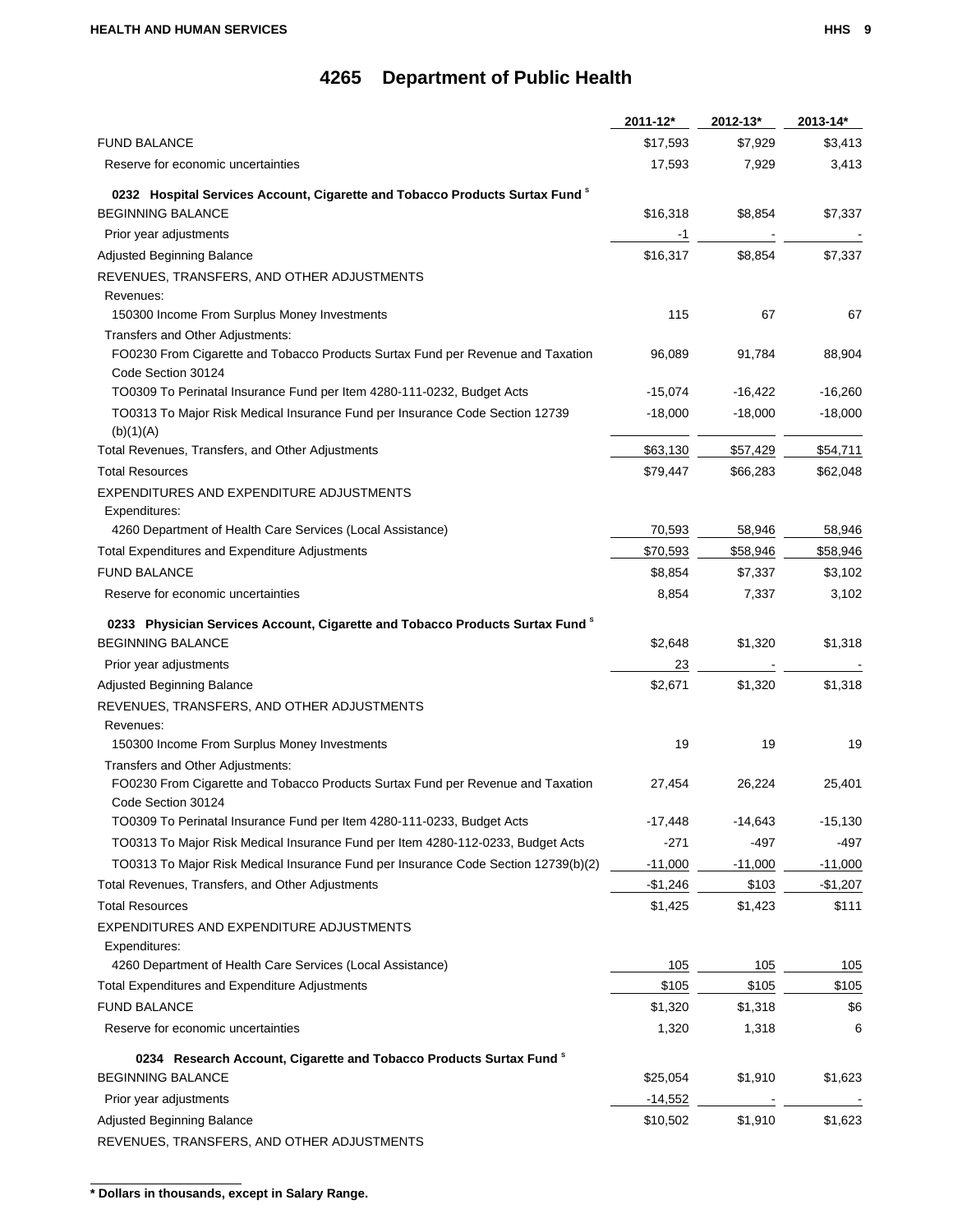|                                                                                                            | 2011-12* | $2012 - 13*$ | 2013-14* |
|------------------------------------------------------------------------------------------------------------|----------|--------------|----------|
| Revenues:                                                                                                  |          |              |          |
| 150300 Income From Surplus Money Investments                                                               | 79       | 64           | 64       |
| Transfers and Other Adjustments:                                                                           |          |              |          |
| FO0230 From Cigarette and Tobacco Products Surtax Fund per Revenue and Taxation                            | 13,727   | 13,112       | 12,701   |
| Code Section 30124                                                                                         |          |              |          |
| FO0623 From California Children and Families First Trust Fund per Health and Safety<br>Code Section 130105 | 2,600    | 2,300        | 2,300    |
| Total Revenues, Transfers, and Other Adjustments                                                           | \$16,406 | \$15,476     | \$15,065 |
| <b>Total Resources</b>                                                                                     | \$26,908 | \$17,386     | \$16,688 |
| EXPENDITURES AND EXPENDITURE ADJUSTMENTS                                                                   |          |              |          |
| Expenditures:                                                                                              |          |              |          |
| 0840 State Controller (State Operations)                                                                   | 10       | 12           |          |
| 4265 Department of Public Health (State Operations)                                                        | 5,131    | 4,533        | 4,532    |
| 6440 University of California (State Operations)                                                           | 19,849   | 11,115       | 11,249   |
| 8880 Financial Information System for California (State Operations)                                        | 8        | 103          | 72       |
| <b>Total Expenditures and Expenditure Adjustments</b>                                                      | \$24,998 | \$15,763     | \$15,853 |
| <b>FUND BALANCE</b>                                                                                        | \$1,910  | \$1,623      | \$835    |
| Reserve for economic uncertainties                                                                         | 1,910    | 1,623        | 835      |
|                                                                                                            |          |              |          |
| 0235 Public Resources Account, Cigarette and Tobacco Products Surtax Fund <sup>8</sup>                     |          |              |          |
| <b>BEGINNING BALANCE</b>                                                                                   | \$1,936  | \$2,328      | \$2,324  |
| Prior year adjustments                                                                                     | 205      |              |          |
| Adjusted Beginning Balance                                                                                 | \$2,141  | \$2,328      | \$2,324  |
| REVENUES, TRANSFERS, AND OTHER ADJUSTMENTS                                                                 |          |              |          |
| Revenues:                                                                                                  |          |              |          |
| 150300 Income From Surplus Money Investments                                                               | 10       | 12           | 12       |
| Transfers and Other Adjustments:                                                                           |          |              |          |
| FO0230 From Cigarette and Tobacco Products Surtax Fund per Revenue and Taxation<br>Code Section 30124      | 13,727   | 13,112       | 12,701   |
| TO0262 To Habitat Conservation Fund per Item 3640-311-0235, Budget Act of 2013                             |          |              | $-3,076$ |
| Total Revenues, Transfers, and Other Adjustments                                                           | \$13,737 | \$13,124     | \$9,637  |
| <b>Total Resources</b>                                                                                     | \$15,878 | \$15,452     | \$11,961 |
| EXPENDITURES AND EXPENDITURE ADJUSTMENTS                                                                   |          |              |          |
| Expenditures:                                                                                              |          |              |          |
| 0555 Secretary for Environmental Protection (State Operations)                                             | 51       | 53           | 58       |
| 0840 State Controller (State Operations)                                                                   | 88       | 41           |          |
| 3540 Department of Forestry and Fire Protection (State Operations)                                         | 358      | 185          |          |
| 3600 Department of Fish and Wildlife                                                                       |          |              |          |
| <b>State Operations</b>                                                                                    | 1,658    | 2,074        | 2,102    |
| Capital Outlay                                                                                             | 720      |              |          |
| 3790 Department of Parks and Recreation (State Operations)                                                 | 9,122    | 10,019       | 8,269    |
| 3940 State Water Resources Control Board (State Operations)                                                | 1,548    | 685          | 720      |
| 8880 Financial Information System for California (State Operations)                                        | 5        | 71           | 60       |
| <b>Total Expenditures and Expenditure Adjustments</b>                                                      | \$13,550 | \$13,128     | \$11,209 |
| <b>FUND BALANCE</b>                                                                                        | \$2,328  | \$2,324      | \$752    |
| Reserve for economic uncertainties                                                                         | 2,328    | 2,324        | 752      |
|                                                                                                            |          |              |          |
| 0236 Unallocated Account, Cigarette and Tobacco Products Surtax Fund <sup>8</sup>                          |          |              |          |
| <b>BEGINNING BALANCE</b>                                                                                   | \$10,564 | \$7,312      | \$6,042  |
| Prior year adjustments                                                                                     | 347      |              |          |
| Adjusted Beginning Balance                                                                                 | \$10,911 | \$7,312      | \$6,042  |

**<sup>\*</sup> Dollars in thousands, except in Salary Range.**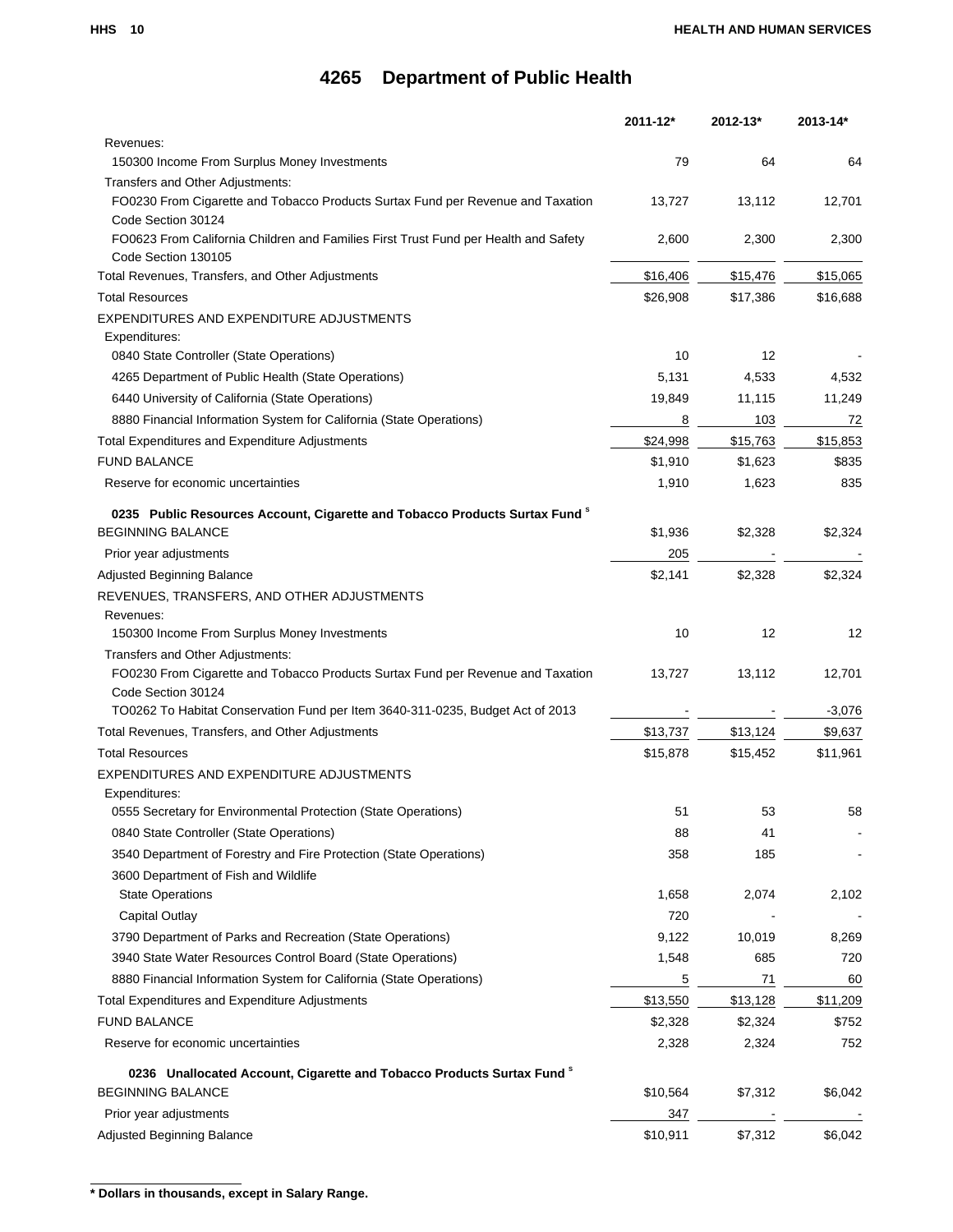| REVENUES, TRANSFERS, AND OTHER ADJUSTMENTS<br>Revenues:<br>150300 Income From Surplus Money Investments<br>82<br>61<br>61<br>Transfers and Other Adjustments:<br>FO0230 From Cigarette and Tobacco Products Surtax Fund per Revenue and Taxation<br>68,635<br>65,560<br>63,503<br>Code Section 30124<br>TO0262 To Habitat Conservation Fund per Fish and Game Code Section 2795(a)<br>$-6,673$<br>$-6,562$<br>$-6,356$<br>TO0309 To Perinatal Insurance Fund per Item 4280-111-0236, Budget Acts<br>$-15,403$<br>$-9,646$<br>$-10,224$<br>TO0313 To Major Risk Medical Insurance Fund per Item 4280-112-0236, Budget Acts<br>$-295$<br>-295<br>$-1,253$<br>TO0313 To Major Risk Medical Insurance Fund per Insurance Code Section 12739(b)(3)<br>$-1,000$<br>$-1,000$<br>$-1,000$<br>Total Revenues, Transfers, and Other Adjustments<br>\$45,346<br>\$48,118<br>\$44,731<br><b>Total Resources</b><br>\$50,773<br>\$56,257<br>\$55,430<br>EXPENDITURES AND EXPENDITURE ADJUSTMENTS<br>Expenditures:<br>0840 State Controller (State Operations)<br>92<br>4260 Department of Health Care Services<br>633<br><b>State Operations</b><br>519<br>624<br>Local Assistance<br>24,589<br>46,670<br>45,651<br>4265 Department of Public Health<br><b>State Operations</b><br>1,744<br>1,958<br>1,912<br>22,081<br>Local Assistance<br>12<br>4280 Managed Risk Medical Insurance Board (State Operations)<br>35<br>34<br>8880 Financial Information System for California (State Operations)<br>13<br>\$48,945<br>\$49,388<br>\$48,234<br><b>Total Expenditures and Expenditure Adjustments</b><br><b>FUND BALANCE</b><br>\$7,312<br>\$6,042<br>\$2,539<br>Reserve for economic uncertainties<br>7,312<br>6,042<br>2,539<br>0247 Drinking Water Operator Certification Special Account <sup>8</sup><br><b>BEGINNING BALANCE</b><br>\$2,268<br>\$2,693<br>\$2,656<br>Prior year adjustments<br>170<br><b>Adjusted Beginning Balance</b><br>\$2,438<br>\$2,693<br>\$2,656<br>REVENUES, TRANSFERS, AND OTHER ADJUSTMENTS<br>Revenues:<br>1,616<br>1,650<br>1,700<br>125700 Other Regulatory Licenses and Permits<br>150300 Income From Surplus Money Investments<br>9<br>11<br>7<br>\$1,659<br>Total Revenues, Transfers, and Other Adjustments<br>\$1,627<br>\$1,707<br><b>Total Resources</b><br>\$4,065<br>\$4,352<br>\$4,363<br>EXPENDITURES AND EXPENDITURE ADJUSTMENTS<br>Expenditures:<br>0840 State Controller (State Operations)<br>3<br>4<br>4265 Department of Public Health (State Operations)<br>1,365<br>1,683<br>1,810<br>8880 Financial Information System for California (State Operations)<br>9<br>4<br>8<br>Total Expenditures and Expenditure Adjustments<br>\$1,372<br>\$1,696<br>\$1,818<br><b>FUND BALANCE</b><br>\$2,693<br>\$2,656<br>\$2,545<br>Reserve for economic uncertainties<br>2,693<br>2,656<br>2,545<br>0260 Nursing Home Administrator's State License Examining Fund <sup>8</sup><br><b>BEGINNING BALANCE</b><br>\$489<br>\$679<br>\$723<br>121<br>Prior year adjustments<br>\$610<br>\$679<br>\$723<br>Adjusted Beginning Balance |                                            | $2011 - 12*$ | $2012 - 13*$ | 2013-14* |
|--------------------------------------------------------------------------------------------------------------------------------------------------------------------------------------------------------------------------------------------------------------------------------------------------------------------------------------------------------------------------------------------------------------------------------------------------------------------------------------------------------------------------------------------------------------------------------------------------------------------------------------------------------------------------------------------------------------------------------------------------------------------------------------------------------------------------------------------------------------------------------------------------------------------------------------------------------------------------------------------------------------------------------------------------------------------------------------------------------------------------------------------------------------------------------------------------------------------------------------------------------------------------------------------------------------------------------------------------------------------------------------------------------------------------------------------------------------------------------------------------------------------------------------------------------------------------------------------------------------------------------------------------------------------------------------------------------------------------------------------------------------------------------------------------------------------------------------------------------------------------------------------------------------------------------------------------------------------------------------------------------------------------------------------------------------------------------------------------------------------------------------------------------------------------------------------------------------------------------------------------------------------------------------------------------------------------------------------------------------------------------------------------------------------------------------------------------------------------------------------------------------------------------------------------------------------------------------------------------------------------------------------------------------------------------------------------------------------------------------------------------------------------------------------------------------------------------------------------------------------------------------------------------------------------------------------------------------------------------------------------------------------------------------------------------------|--------------------------------------------|--------------|--------------|----------|
|                                                                                                                                                                                                                                                                                                                                                                                                                                                                                                                                                                                                                                                                                                                                                                                                                                                                                                                                                                                                                                                                                                                                                                                                                                                                                                                                                                                                                                                                                                                                                                                                                                                                                                                                                                                                                                                                                                                                                                                                                                                                                                                                                                                                                                                                                                                                                                                                                                                                                                                                                                                                                                                                                                                                                                                                                                                                                                                                                                                                                                                              |                                            |              |              |          |
|                                                                                                                                                                                                                                                                                                                                                                                                                                                                                                                                                                                                                                                                                                                                                                                                                                                                                                                                                                                                                                                                                                                                                                                                                                                                                                                                                                                                                                                                                                                                                                                                                                                                                                                                                                                                                                                                                                                                                                                                                                                                                                                                                                                                                                                                                                                                                                                                                                                                                                                                                                                                                                                                                                                                                                                                                                                                                                                                                                                                                                                              |                                            |              |              |          |
|                                                                                                                                                                                                                                                                                                                                                                                                                                                                                                                                                                                                                                                                                                                                                                                                                                                                                                                                                                                                                                                                                                                                                                                                                                                                                                                                                                                                                                                                                                                                                                                                                                                                                                                                                                                                                                                                                                                                                                                                                                                                                                                                                                                                                                                                                                                                                                                                                                                                                                                                                                                                                                                                                                                                                                                                                                                                                                                                                                                                                                                              |                                            |              |              |          |
|                                                                                                                                                                                                                                                                                                                                                                                                                                                                                                                                                                                                                                                                                                                                                                                                                                                                                                                                                                                                                                                                                                                                                                                                                                                                                                                                                                                                                                                                                                                                                                                                                                                                                                                                                                                                                                                                                                                                                                                                                                                                                                                                                                                                                                                                                                                                                                                                                                                                                                                                                                                                                                                                                                                                                                                                                                                                                                                                                                                                                                                              |                                            |              |              |          |
|                                                                                                                                                                                                                                                                                                                                                                                                                                                                                                                                                                                                                                                                                                                                                                                                                                                                                                                                                                                                                                                                                                                                                                                                                                                                                                                                                                                                                                                                                                                                                                                                                                                                                                                                                                                                                                                                                                                                                                                                                                                                                                                                                                                                                                                                                                                                                                                                                                                                                                                                                                                                                                                                                                                                                                                                                                                                                                                                                                                                                                                              |                                            |              |              |          |
|                                                                                                                                                                                                                                                                                                                                                                                                                                                                                                                                                                                                                                                                                                                                                                                                                                                                                                                                                                                                                                                                                                                                                                                                                                                                                                                                                                                                                                                                                                                                                                                                                                                                                                                                                                                                                                                                                                                                                                                                                                                                                                                                                                                                                                                                                                                                                                                                                                                                                                                                                                                                                                                                                                                                                                                                                                                                                                                                                                                                                                                              |                                            |              |              |          |
|                                                                                                                                                                                                                                                                                                                                                                                                                                                                                                                                                                                                                                                                                                                                                                                                                                                                                                                                                                                                                                                                                                                                                                                                                                                                                                                                                                                                                                                                                                                                                                                                                                                                                                                                                                                                                                                                                                                                                                                                                                                                                                                                                                                                                                                                                                                                                                                                                                                                                                                                                                                                                                                                                                                                                                                                                                                                                                                                                                                                                                                              |                                            |              |              |          |
|                                                                                                                                                                                                                                                                                                                                                                                                                                                                                                                                                                                                                                                                                                                                                                                                                                                                                                                                                                                                                                                                                                                                                                                                                                                                                                                                                                                                                                                                                                                                                                                                                                                                                                                                                                                                                                                                                                                                                                                                                                                                                                                                                                                                                                                                                                                                                                                                                                                                                                                                                                                                                                                                                                                                                                                                                                                                                                                                                                                                                                                              |                                            |              |              |          |
|                                                                                                                                                                                                                                                                                                                                                                                                                                                                                                                                                                                                                                                                                                                                                                                                                                                                                                                                                                                                                                                                                                                                                                                                                                                                                                                                                                                                                                                                                                                                                                                                                                                                                                                                                                                                                                                                                                                                                                                                                                                                                                                                                                                                                                                                                                                                                                                                                                                                                                                                                                                                                                                                                                                                                                                                                                                                                                                                                                                                                                                              |                                            |              |              |          |
|                                                                                                                                                                                                                                                                                                                                                                                                                                                                                                                                                                                                                                                                                                                                                                                                                                                                                                                                                                                                                                                                                                                                                                                                                                                                                                                                                                                                                                                                                                                                                                                                                                                                                                                                                                                                                                                                                                                                                                                                                                                                                                                                                                                                                                                                                                                                                                                                                                                                                                                                                                                                                                                                                                                                                                                                                                                                                                                                                                                                                                                              |                                            |              |              |          |
|                                                                                                                                                                                                                                                                                                                                                                                                                                                                                                                                                                                                                                                                                                                                                                                                                                                                                                                                                                                                                                                                                                                                                                                                                                                                                                                                                                                                                                                                                                                                                                                                                                                                                                                                                                                                                                                                                                                                                                                                                                                                                                                                                                                                                                                                                                                                                                                                                                                                                                                                                                                                                                                                                                                                                                                                                                                                                                                                                                                                                                                              |                                            |              |              |          |
|                                                                                                                                                                                                                                                                                                                                                                                                                                                                                                                                                                                                                                                                                                                                                                                                                                                                                                                                                                                                                                                                                                                                                                                                                                                                                                                                                                                                                                                                                                                                                                                                                                                                                                                                                                                                                                                                                                                                                                                                                                                                                                                                                                                                                                                                                                                                                                                                                                                                                                                                                                                                                                                                                                                                                                                                                                                                                                                                                                                                                                                              |                                            |              |              |          |
|                                                                                                                                                                                                                                                                                                                                                                                                                                                                                                                                                                                                                                                                                                                                                                                                                                                                                                                                                                                                                                                                                                                                                                                                                                                                                                                                                                                                                                                                                                                                                                                                                                                                                                                                                                                                                                                                                                                                                                                                                                                                                                                                                                                                                                                                                                                                                                                                                                                                                                                                                                                                                                                                                                                                                                                                                                                                                                                                                                                                                                                              |                                            |              |              |          |
|                                                                                                                                                                                                                                                                                                                                                                                                                                                                                                                                                                                                                                                                                                                                                                                                                                                                                                                                                                                                                                                                                                                                                                                                                                                                                                                                                                                                                                                                                                                                                                                                                                                                                                                                                                                                                                                                                                                                                                                                                                                                                                                                                                                                                                                                                                                                                                                                                                                                                                                                                                                                                                                                                                                                                                                                                                                                                                                                                                                                                                                              |                                            |              |              |          |
|                                                                                                                                                                                                                                                                                                                                                                                                                                                                                                                                                                                                                                                                                                                                                                                                                                                                                                                                                                                                                                                                                                                                                                                                                                                                                                                                                                                                                                                                                                                                                                                                                                                                                                                                                                                                                                                                                                                                                                                                                                                                                                                                                                                                                                                                                                                                                                                                                                                                                                                                                                                                                                                                                                                                                                                                                                                                                                                                                                                                                                                              |                                            |              |              |          |
|                                                                                                                                                                                                                                                                                                                                                                                                                                                                                                                                                                                                                                                                                                                                                                                                                                                                                                                                                                                                                                                                                                                                                                                                                                                                                                                                                                                                                                                                                                                                                                                                                                                                                                                                                                                                                                                                                                                                                                                                                                                                                                                                                                                                                                                                                                                                                                                                                                                                                                                                                                                                                                                                                                                                                                                                                                                                                                                                                                                                                                                              |                                            |              |              |          |
|                                                                                                                                                                                                                                                                                                                                                                                                                                                                                                                                                                                                                                                                                                                                                                                                                                                                                                                                                                                                                                                                                                                                                                                                                                                                                                                                                                                                                                                                                                                                                                                                                                                                                                                                                                                                                                                                                                                                                                                                                                                                                                                                                                                                                                                                                                                                                                                                                                                                                                                                                                                                                                                                                                                                                                                                                                                                                                                                                                                                                                                              |                                            |              |              |          |
|                                                                                                                                                                                                                                                                                                                                                                                                                                                                                                                                                                                                                                                                                                                                                                                                                                                                                                                                                                                                                                                                                                                                                                                                                                                                                                                                                                                                                                                                                                                                                                                                                                                                                                                                                                                                                                                                                                                                                                                                                                                                                                                                                                                                                                                                                                                                                                                                                                                                                                                                                                                                                                                                                                                                                                                                                                                                                                                                                                                                                                                              |                                            |              |              |          |
|                                                                                                                                                                                                                                                                                                                                                                                                                                                                                                                                                                                                                                                                                                                                                                                                                                                                                                                                                                                                                                                                                                                                                                                                                                                                                                                                                                                                                                                                                                                                                                                                                                                                                                                                                                                                                                                                                                                                                                                                                                                                                                                                                                                                                                                                                                                                                                                                                                                                                                                                                                                                                                                                                                                                                                                                                                                                                                                                                                                                                                                              |                                            |              |              |          |
|                                                                                                                                                                                                                                                                                                                                                                                                                                                                                                                                                                                                                                                                                                                                                                                                                                                                                                                                                                                                                                                                                                                                                                                                                                                                                                                                                                                                                                                                                                                                                                                                                                                                                                                                                                                                                                                                                                                                                                                                                                                                                                                                                                                                                                                                                                                                                                                                                                                                                                                                                                                                                                                                                                                                                                                                                                                                                                                                                                                                                                                              |                                            |              |              |          |
|                                                                                                                                                                                                                                                                                                                                                                                                                                                                                                                                                                                                                                                                                                                                                                                                                                                                                                                                                                                                                                                                                                                                                                                                                                                                                                                                                                                                                                                                                                                                                                                                                                                                                                                                                                                                                                                                                                                                                                                                                                                                                                                                                                                                                                                                                                                                                                                                                                                                                                                                                                                                                                                                                                                                                                                                                                                                                                                                                                                                                                                              |                                            |              |              |          |
|                                                                                                                                                                                                                                                                                                                                                                                                                                                                                                                                                                                                                                                                                                                                                                                                                                                                                                                                                                                                                                                                                                                                                                                                                                                                                                                                                                                                                                                                                                                                                                                                                                                                                                                                                                                                                                                                                                                                                                                                                                                                                                                                                                                                                                                                                                                                                                                                                                                                                                                                                                                                                                                                                                                                                                                                                                                                                                                                                                                                                                                              |                                            |              |              |          |
|                                                                                                                                                                                                                                                                                                                                                                                                                                                                                                                                                                                                                                                                                                                                                                                                                                                                                                                                                                                                                                                                                                                                                                                                                                                                                                                                                                                                                                                                                                                                                                                                                                                                                                                                                                                                                                                                                                                                                                                                                                                                                                                                                                                                                                                                                                                                                                                                                                                                                                                                                                                                                                                                                                                                                                                                                                                                                                                                                                                                                                                              |                                            |              |              |          |
|                                                                                                                                                                                                                                                                                                                                                                                                                                                                                                                                                                                                                                                                                                                                                                                                                                                                                                                                                                                                                                                                                                                                                                                                                                                                                                                                                                                                                                                                                                                                                                                                                                                                                                                                                                                                                                                                                                                                                                                                                                                                                                                                                                                                                                                                                                                                                                                                                                                                                                                                                                                                                                                                                                                                                                                                                                                                                                                                                                                                                                                              |                                            |              |              |          |
|                                                                                                                                                                                                                                                                                                                                                                                                                                                                                                                                                                                                                                                                                                                                                                                                                                                                                                                                                                                                                                                                                                                                                                                                                                                                                                                                                                                                                                                                                                                                                                                                                                                                                                                                                                                                                                                                                                                                                                                                                                                                                                                                                                                                                                                                                                                                                                                                                                                                                                                                                                                                                                                                                                                                                                                                                                                                                                                                                                                                                                                              |                                            |              |              |          |
|                                                                                                                                                                                                                                                                                                                                                                                                                                                                                                                                                                                                                                                                                                                                                                                                                                                                                                                                                                                                                                                                                                                                                                                                                                                                                                                                                                                                                                                                                                                                                                                                                                                                                                                                                                                                                                                                                                                                                                                                                                                                                                                                                                                                                                                                                                                                                                                                                                                                                                                                                                                                                                                                                                                                                                                                                                                                                                                                                                                                                                                              |                                            |              |              |          |
|                                                                                                                                                                                                                                                                                                                                                                                                                                                                                                                                                                                                                                                                                                                                                                                                                                                                                                                                                                                                                                                                                                                                                                                                                                                                                                                                                                                                                                                                                                                                                                                                                                                                                                                                                                                                                                                                                                                                                                                                                                                                                                                                                                                                                                                                                                                                                                                                                                                                                                                                                                                                                                                                                                                                                                                                                                                                                                                                                                                                                                                              |                                            |              |              |          |
|                                                                                                                                                                                                                                                                                                                                                                                                                                                                                                                                                                                                                                                                                                                                                                                                                                                                                                                                                                                                                                                                                                                                                                                                                                                                                                                                                                                                                                                                                                                                                                                                                                                                                                                                                                                                                                                                                                                                                                                                                                                                                                                                                                                                                                                                                                                                                                                                                                                                                                                                                                                                                                                                                                                                                                                                                                                                                                                                                                                                                                                              |                                            |              |              |          |
|                                                                                                                                                                                                                                                                                                                                                                                                                                                                                                                                                                                                                                                                                                                                                                                                                                                                                                                                                                                                                                                                                                                                                                                                                                                                                                                                                                                                                                                                                                                                                                                                                                                                                                                                                                                                                                                                                                                                                                                                                                                                                                                                                                                                                                                                                                                                                                                                                                                                                                                                                                                                                                                                                                                                                                                                                                                                                                                                                                                                                                                              |                                            |              |              |          |
|                                                                                                                                                                                                                                                                                                                                                                                                                                                                                                                                                                                                                                                                                                                                                                                                                                                                                                                                                                                                                                                                                                                                                                                                                                                                                                                                                                                                                                                                                                                                                                                                                                                                                                                                                                                                                                                                                                                                                                                                                                                                                                                                                                                                                                                                                                                                                                                                                                                                                                                                                                                                                                                                                                                                                                                                                                                                                                                                                                                                                                                              |                                            |              |              |          |
|                                                                                                                                                                                                                                                                                                                                                                                                                                                                                                                                                                                                                                                                                                                                                                                                                                                                                                                                                                                                                                                                                                                                                                                                                                                                                                                                                                                                                                                                                                                                                                                                                                                                                                                                                                                                                                                                                                                                                                                                                                                                                                                                                                                                                                                                                                                                                                                                                                                                                                                                                                                                                                                                                                                                                                                                                                                                                                                                                                                                                                                              |                                            |              |              |          |
|                                                                                                                                                                                                                                                                                                                                                                                                                                                                                                                                                                                                                                                                                                                                                                                                                                                                                                                                                                                                                                                                                                                                                                                                                                                                                                                                                                                                                                                                                                                                                                                                                                                                                                                                                                                                                                                                                                                                                                                                                                                                                                                                                                                                                                                                                                                                                                                                                                                                                                                                                                                                                                                                                                                                                                                                                                                                                                                                                                                                                                                              |                                            |              |              |          |
|                                                                                                                                                                                                                                                                                                                                                                                                                                                                                                                                                                                                                                                                                                                                                                                                                                                                                                                                                                                                                                                                                                                                                                                                                                                                                                                                                                                                                                                                                                                                                                                                                                                                                                                                                                                                                                                                                                                                                                                                                                                                                                                                                                                                                                                                                                                                                                                                                                                                                                                                                                                                                                                                                                                                                                                                                                                                                                                                                                                                                                                              |                                            |              |              |          |
|                                                                                                                                                                                                                                                                                                                                                                                                                                                                                                                                                                                                                                                                                                                                                                                                                                                                                                                                                                                                                                                                                                                                                                                                                                                                                                                                                                                                                                                                                                                                                                                                                                                                                                                                                                                                                                                                                                                                                                                                                                                                                                                                                                                                                                                                                                                                                                                                                                                                                                                                                                                                                                                                                                                                                                                                                                                                                                                                                                                                                                                              |                                            |              |              |          |
|                                                                                                                                                                                                                                                                                                                                                                                                                                                                                                                                                                                                                                                                                                                                                                                                                                                                                                                                                                                                                                                                                                                                                                                                                                                                                                                                                                                                                                                                                                                                                                                                                                                                                                                                                                                                                                                                                                                                                                                                                                                                                                                                                                                                                                                                                                                                                                                                                                                                                                                                                                                                                                                                                                                                                                                                                                                                                                                                                                                                                                                              |                                            |              |              |          |
|                                                                                                                                                                                                                                                                                                                                                                                                                                                                                                                                                                                                                                                                                                                                                                                                                                                                                                                                                                                                                                                                                                                                                                                                                                                                                                                                                                                                                                                                                                                                                                                                                                                                                                                                                                                                                                                                                                                                                                                                                                                                                                                                                                                                                                                                                                                                                                                                                                                                                                                                                                                                                                                                                                                                                                                                                                                                                                                                                                                                                                                              |                                            |              |              |          |
|                                                                                                                                                                                                                                                                                                                                                                                                                                                                                                                                                                                                                                                                                                                                                                                                                                                                                                                                                                                                                                                                                                                                                                                                                                                                                                                                                                                                                                                                                                                                                                                                                                                                                                                                                                                                                                                                                                                                                                                                                                                                                                                                                                                                                                                                                                                                                                                                                                                                                                                                                                                                                                                                                                                                                                                                                                                                                                                                                                                                                                                              |                                            |              |              |          |
|                                                                                                                                                                                                                                                                                                                                                                                                                                                                                                                                                                                                                                                                                                                                                                                                                                                                                                                                                                                                                                                                                                                                                                                                                                                                                                                                                                                                                                                                                                                                                                                                                                                                                                                                                                                                                                                                                                                                                                                                                                                                                                                                                                                                                                                                                                                                                                                                                                                                                                                                                                                                                                                                                                                                                                                                                                                                                                                                                                                                                                                              |                                            |              |              |          |
|                                                                                                                                                                                                                                                                                                                                                                                                                                                                                                                                                                                                                                                                                                                                                                                                                                                                                                                                                                                                                                                                                                                                                                                                                                                                                                                                                                                                                                                                                                                                                                                                                                                                                                                                                                                                                                                                                                                                                                                                                                                                                                                                                                                                                                                                                                                                                                                                                                                                                                                                                                                                                                                                                                                                                                                                                                                                                                                                                                                                                                                              |                                            |              |              |          |
|                                                                                                                                                                                                                                                                                                                                                                                                                                                                                                                                                                                                                                                                                                                                                                                                                                                                                                                                                                                                                                                                                                                                                                                                                                                                                                                                                                                                                                                                                                                                                                                                                                                                                                                                                                                                                                                                                                                                                                                                                                                                                                                                                                                                                                                                                                                                                                                                                                                                                                                                                                                                                                                                                                                                                                                                                                                                                                                                                                                                                                                              |                                            |              |              |          |
|                                                                                                                                                                                                                                                                                                                                                                                                                                                                                                                                                                                                                                                                                                                                                                                                                                                                                                                                                                                                                                                                                                                                                                                                                                                                                                                                                                                                                                                                                                                                                                                                                                                                                                                                                                                                                                                                                                                                                                                                                                                                                                                                                                                                                                                                                                                                                                                                                                                                                                                                                                                                                                                                                                                                                                                                                                                                                                                                                                                                                                                              |                                            |              |              |          |
|                                                                                                                                                                                                                                                                                                                                                                                                                                                                                                                                                                                                                                                                                                                                                                                                                                                                                                                                                                                                                                                                                                                                                                                                                                                                                                                                                                                                                                                                                                                                                                                                                                                                                                                                                                                                                                                                                                                                                                                                                                                                                                                                                                                                                                                                                                                                                                                                                                                                                                                                                                                                                                                                                                                                                                                                                                                                                                                                                                                                                                                              |                                            |              |              |          |
|                                                                                                                                                                                                                                                                                                                                                                                                                                                                                                                                                                                                                                                                                                                                                                                                                                                                                                                                                                                                                                                                                                                                                                                                                                                                                                                                                                                                                                                                                                                                                                                                                                                                                                                                                                                                                                                                                                                                                                                                                                                                                                                                                                                                                                                                                                                                                                                                                                                                                                                                                                                                                                                                                                                                                                                                                                                                                                                                                                                                                                                              |                                            |              |              |          |
|                                                                                                                                                                                                                                                                                                                                                                                                                                                                                                                                                                                                                                                                                                                                                                                                                                                                                                                                                                                                                                                                                                                                                                                                                                                                                                                                                                                                                                                                                                                                                                                                                                                                                                                                                                                                                                                                                                                                                                                                                                                                                                                                                                                                                                                                                                                                                                                                                                                                                                                                                                                                                                                                                                                                                                                                                                                                                                                                                                                                                                                              |                                            |              |              |          |
|                                                                                                                                                                                                                                                                                                                                                                                                                                                                                                                                                                                                                                                                                                                                                                                                                                                                                                                                                                                                                                                                                                                                                                                                                                                                                                                                                                                                                                                                                                                                                                                                                                                                                                                                                                                                                                                                                                                                                                                                                                                                                                                                                                                                                                                                                                                                                                                                                                                                                                                                                                                                                                                                                                                                                                                                                                                                                                                                                                                                                                                              |                                            |              |              |          |
|                                                                                                                                                                                                                                                                                                                                                                                                                                                                                                                                                                                                                                                                                                                                                                                                                                                                                                                                                                                                                                                                                                                                                                                                                                                                                                                                                                                                                                                                                                                                                                                                                                                                                                                                                                                                                                                                                                                                                                                                                                                                                                                                                                                                                                                                                                                                                                                                                                                                                                                                                                                                                                                                                                                                                                                                                                                                                                                                                                                                                                                              |                                            |              |              |          |
|                                                                                                                                                                                                                                                                                                                                                                                                                                                                                                                                                                                                                                                                                                                                                                                                                                                                                                                                                                                                                                                                                                                                                                                                                                                                                                                                                                                                                                                                                                                                                                                                                                                                                                                                                                                                                                                                                                                                                                                                                                                                                                                                                                                                                                                                                                                                                                                                                                                                                                                                                                                                                                                                                                                                                                                                                                                                                                                                                                                                                                                              |                                            |              |              |          |
|                                                                                                                                                                                                                                                                                                                                                                                                                                                                                                                                                                                                                                                                                                                                                                                                                                                                                                                                                                                                                                                                                                                                                                                                                                                                                                                                                                                                                                                                                                                                                                                                                                                                                                                                                                                                                                                                                                                                                                                                                                                                                                                                                                                                                                                                                                                                                                                                                                                                                                                                                                                                                                                                                                                                                                                                                                                                                                                                                                                                                                                              |                                            |              |              |          |
|                                                                                                                                                                                                                                                                                                                                                                                                                                                                                                                                                                                                                                                                                                                                                                                                                                                                                                                                                                                                                                                                                                                                                                                                                                                                                                                                                                                                                                                                                                                                                                                                                                                                                                                                                                                                                                                                                                                                                                                                                                                                                                                                                                                                                                                                                                                                                                                                                                                                                                                                                                                                                                                                                                                                                                                                                                                                                                                                                                                                                                                              | REVENUES, TRANSFERS, AND OTHER ADJUSTMENTS |              |              |          |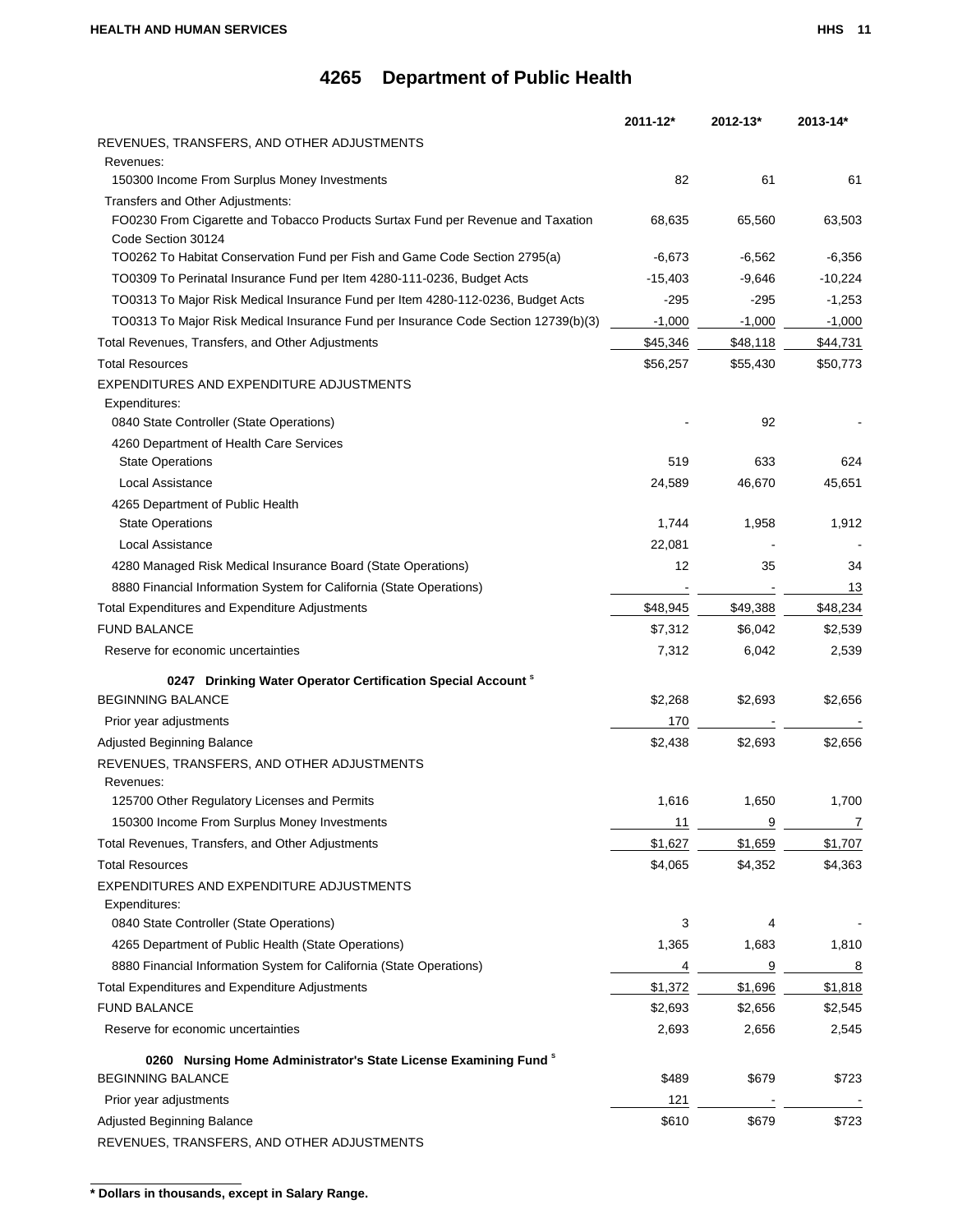|                                                                     | $2011 - 12*$ | $2012 - 13*$ | 2013-14* |
|---------------------------------------------------------------------|--------------|--------------|----------|
| Revenues:                                                           |              |              |          |
| 125700 Other Regulatory Licenses and Permits                        | 354          | 369          | 369      |
| 150300 Income From Surplus Money Investments                        | 3            | 3            | 3        |
| Total Revenues, Transfers, and Other Adjustments                    | \$357        | \$372        | \$372    |
| <b>Total Resources</b>                                              | \$967        | \$1,051      | \$1,095  |
| EXPENDITURES AND EXPENDITURE ADJUSTMENTS                            |              |              |          |
| Expenditures:                                                       |              |              |          |
| 0840 State Controller (State Operations)                            | 1            | 1            |          |
| 4265 Department of Public Health (State Operations)                 | 287          | 325          | 342      |
| 8880 Financial Information System for California (State Operations) |              | 2            | 2        |
| Total Expenditures and Expenditure Adjustments                      | \$288        | \$328        | \$344    |
| <b>FUND BALANCE</b>                                                 | \$679        | \$723        | \$751    |
| Reserve for economic uncertainties                                  | 679          | 723          | 751      |
| 0272 Infant Botulism Treatment and Prevention Fund $^{\circ}$       |              |              |          |
| <b>BEGINNING BALANCE</b>                                            | \$7,058      | \$8,686      | \$6,670  |
| Prior year adjustments                                              | 425          |              |          |
| Adjusted Beginning Balance                                          | \$7,483      | \$8,686      | \$6,670  |
| REVENUES, TRANSFERS, AND OTHER ADJUSTMENTS                          |              |              |          |
| Revenues:                                                           |              |              |          |
| 150300 Income From Surplus Money Investments                        | 32           | 20           | 20       |
| 161400 Miscellaneous Revenue                                        | 5,979        | 4,213        | 4,213    |
| Total Revenues, Transfers, and Other Adjustments                    | \$6,011      | \$4,233      | \$4,233  |
| <b>Total Resources</b>                                              | \$13,494     | \$12,919     | \$10,903 |
| EXPENDITURES AND EXPENDITURE ADJUSTMENTS                            |              |              |          |
| Expenditures:                                                       |              |              |          |
| 0840 State Controller (State Operations)                            | 12           | 14           |          |
| 4265 Department of Public Health (State Operations)                 | 4,781        | 6,202        | 6,172    |
| 8880 Financial Information System for California (State Operations) | 15           | 33           | 29       |
| Total Expenditures and Expenditure Adjustments                      | \$4,808      | \$6,249      | \$6,201  |
| <b>FUND BALANCE</b>                                                 | \$8,686      | \$6,670      | \$4,702  |
| Reserve for economic uncertainties                                  | 8,686        | 6,670        | 4,702    |
| 0306 Safe Drinking Water Account <sup>s</sup>                       |              |              |          |
| <b>BEGINNING BALANCE</b>                                            | \$7,541      | \$7,738      | \$8,497  |
| Prior year adjustments                                              | -12          |              |          |
| Adjusted Beginning Balance                                          | \$7,529      | \$7,738      | \$8,497  |
| REVENUES, TRANSFERS, AND OTHER ADJUSTMENTS                          |              |              |          |
| Revenues:                                                           |              |              |          |
| 125700 Other Regulatory Licenses and Permits                        | 13,472       | 13,888       | 14,452   |
| 150300 Income From Surplus Money Investments                        | 4            | 4            | 4        |
| Total Revenues, Transfers, and Other Adjustments                    | \$13,476     | \$13,892     | \$14,456 |
| <b>Total Resources</b>                                              | \$21,005     | \$21,630     | \$22,953 |
| EXPENDITURES AND EXPENDITURE ADJUSTMENTS                            |              |              |          |
| Expenditures:                                                       |              |              |          |
| 0840 State Controller (State Operations)                            | 26           | 30           |          |
| 4265 Department of Public Health (State Operations)                 | 13,210       | 13,032       | 13,781   |
| 8880 Financial Information System for California (State Operations) | 31           | 71           | 61       |
| Total Expenditures and Expenditure Adjustments                      | \$13,267     | \$13,133     | \$13,842 |
| <b>FUND BALANCE</b>                                                 | \$7,738      | \$8,497      | \$9,111  |
| Reserve for economic uncertainties                                  | 7,738        | 8,497        | 9,111    |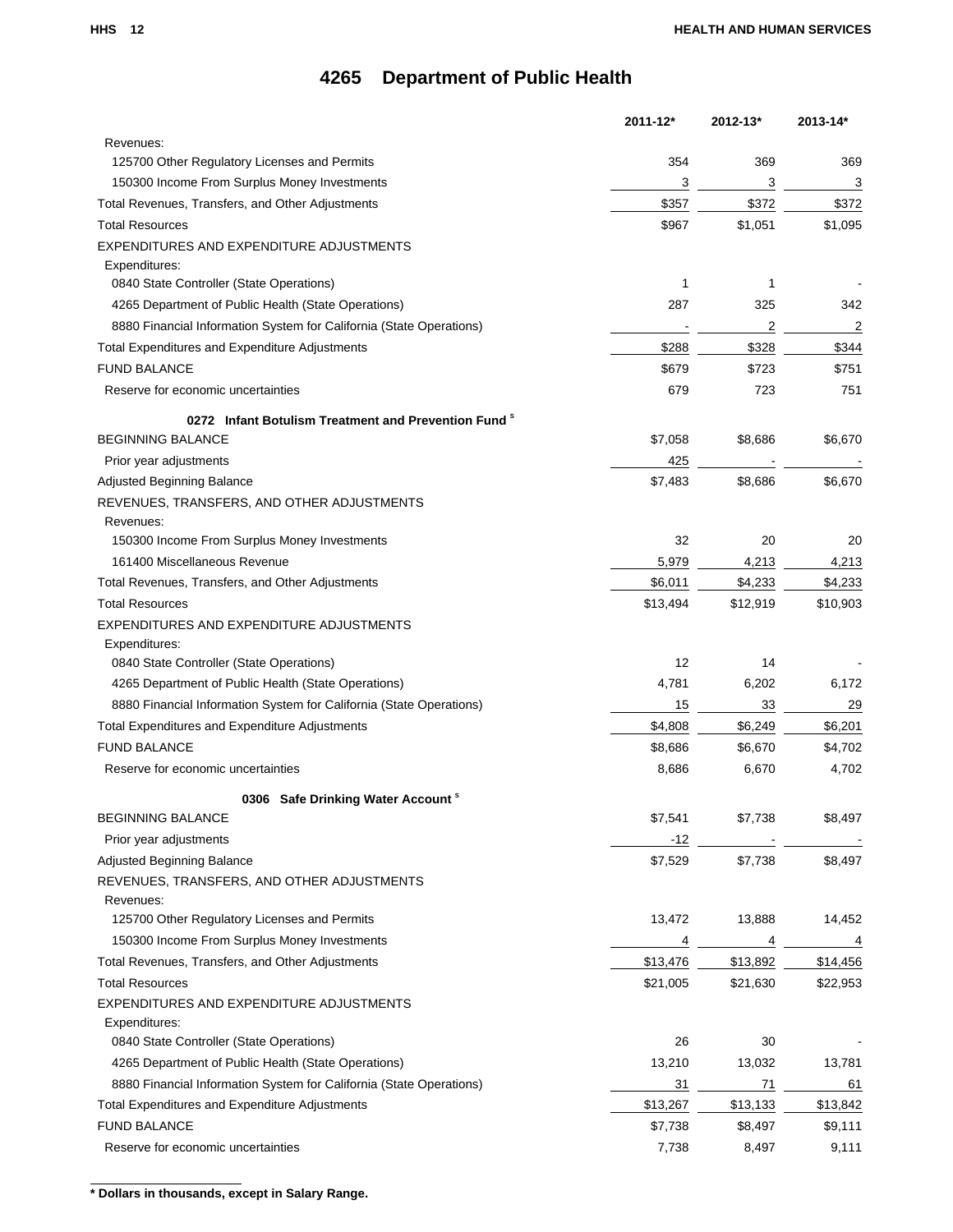|                                                                     | 2011-12* | 2012-13* | 2013-14* |
|---------------------------------------------------------------------|----------|----------|----------|
| 0335 Registered Environmental Health Specialist Fund <sup>8</sup>   |          |          |          |
| <b>BEGINNING BALANCE</b>                                            | \$623    | \$538    | \$514    |
| Prior year adjustments                                              | 10       |          |          |
| <b>Adjusted Beginning Balance</b>                                   | \$633    | \$538    | \$514    |
| REVENUES, TRANSFERS, AND OTHER ADJUSTMENTS<br>Revenues:             |          |          |          |
| 125600 Other Regulatory Fees                                        | 298      | 316      | 316      |
| 150300 Income From Surplus Money Investments                        | 3        | 3        | 3        |
| Total Revenues, Transfers, and Other Adjustments                    | \$301    | \$319    | \$319    |
| <b>Total Resources</b>                                              | \$934    | \$857    | \$833    |
| EXPENDITURES AND EXPENDITURE ADJUSTMENTS                            |          |          |          |
| Expenditures:                                                       |          |          |          |
| 0840 State Controller (State Operations)                            | 1        | 1        |          |
| 4265 Department of Public Health (State Operations)                 | 395      | 340      | 346      |
| 8880 Financial Information System for California (State Operations) |          | 2        | 2        |
| Total Expenditures and Expenditure Adjustments                      | \$396    | \$343    | \$348    |
| <b>FUND BALANCE</b>                                                 | \$538    | \$514    | \$485    |
| Reserve for economic uncertainties                                  | 538      | 514      | 485      |
| 0478 Vectorborne Disease Account <sup>8</sup>                       |          |          |          |
| <b>BEGINNING BALANCE</b>                                            | \$261    | \$286    | \$284    |
| Prior year adjustments                                              | -2       |          |          |
| Adjusted Beginning Balance                                          | \$259    | \$286    | \$284    |
| REVENUES, TRANSFERS, AND OTHER ADJUSTMENTS                          |          |          |          |
| Revenues:                                                           |          |          |          |
| 150300 Income From Surplus Money Investments                        |          | 1        | 1        |
| 161400 Miscellaneous Revenue                                        | 111      | 120      | 120      |
| Total Revenues, Transfers, and Other Adjustments                    | \$111    | \$121    | \$121    |
| <b>Total Resources</b>                                              | \$370    | \$407    | \$405    |
| EXPENDITURES AND EXPENDITURE ADJUSTMENTS                            |          |          |          |
| Expenditures:                                                       |          |          |          |
| 4265 Department of Public Health (State Operations)                 | 84       | 122      | 131      |
| 8880 Financial Information System for California (State Operations) |          | 1        | 1        |
| Total Expenditures and Expenditure Adjustments                      | \$84     | \$123    | \$132    |
| <b>FUND BALANCE</b>                                                 | \$286    | \$284    | \$273    |
| Reserve for economic uncertainties                                  | 286      | 284      | 273      |
| 0622 Drinking Water Treatment and Research Fund <sup>8</sup>        |          |          |          |
| <b>BEGINNING BALANCE</b>                                            | \$1,534  | \$2,604  | \$2,614  |
| Prior year adjustments                                              | 1,060    |          |          |
| Adjusted Beginning Balance                                          | \$2,594  | \$2,604  | \$2,614  |
| REVENUES, TRANSFERS, AND OTHER ADJUSTMENTS                          |          |          |          |
| Revenues:                                                           |          |          |          |
| 150300 Income From Surplus Money Investments                        | 10       | 10       | 10       |
| Total Revenues, Transfers, and Other Adjustments                    | \$10     | \$10     | \$10     |
| <b>Total Resources</b>                                              | \$2,604  | \$2,614  | \$2,624  |
| <b>FUND BALANCE</b>                                                 | \$2,604  | \$2,614  | \$2,624  |
| Reserve for economic uncertainties                                  | 2,604    | 2,614    | 2,624    |
| 0625 Administration Account <sup>F</sup>                            |          |          |          |
| <b>BEGINNING BALANCE</b>                                            |          |          |          |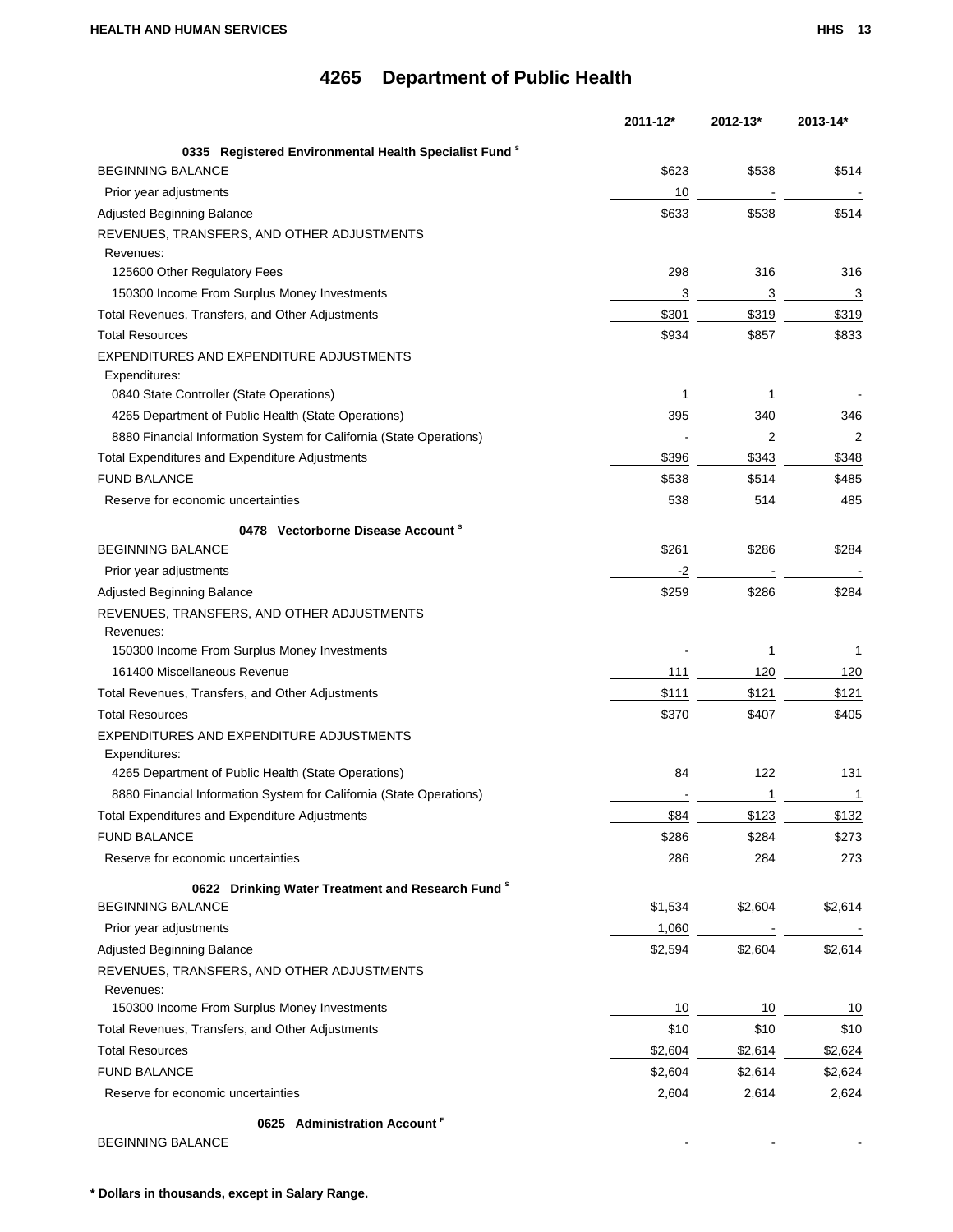|                                                                  | 2011-12*  | 2012-13* | 2013-14* |
|------------------------------------------------------------------|-----------|----------|----------|
| Prior year adjustments                                           | -\$1,017  |          |          |
| Adjusted Beginning Balance                                       | $-$1,017$ |          |          |
| REVENUES, TRANSFERS, AND OTHER ADJUSTMENTS                       |           |          |          |
| Transfers and Other Adjustments:                                 |           |          |          |
| FO0890 From Federal Trust Fund per Chapter 734, Statutes of 1997 | 6,370     | \$5,048  | \$4,454  |
| Total Revenues, Transfers, and Other Adjustments                 | \$6,370   | \$5,048  | \$4,454  |
| <b>Total Resources</b>                                           | \$5,353   | \$5,048  | \$4,454  |
| EXPENDITURES AND EXPENDITURE ADJUSTMENTS                         |           |          |          |
| Expenditures:                                                    |           |          |          |
| 4265 Department of Public Health (State Operations)              | 5,353     | 5,048    | 4,454    |
| Total Expenditures and Expenditure Adjustments                   | \$5,353   | \$5,048  | \$4,454  |
| <b>FUND BALANCE</b>                                              |           |          |          |
| 0626 Water System Reliability Account                            |           |          |          |
| <b>BEGINNING BALANCE</b>                                         |           |          |          |
| Prior year adjustments                                           | $-$ \$832 |          |          |
| Adjusted Beginning Balance                                       | $-$ \$832 |          |          |
| REVENUES, TRANSFERS, AND OTHER ADJUSTMENTS                       |           |          |          |
| Transfers and Other Adjustments:                                 |           |          |          |
| FO0890 From Federal Trust Fund per Chapter 734, Statutes of 1997 | 3,284     | \$2,534  | \$2,589  |
| Total Revenues, Transfers, and Other Adjustments                 | \$3,284   | \$2,534  | \$2,589  |
| <b>Total Resources</b>                                           | \$2,452   | \$2,534  | \$2,589  |
| EXPENDITURES AND EXPENDITURE ADJUSTMENTS                         |           |          |          |
| Expenditures:                                                    |           |          |          |
| 4265 Department of Public Health (State Operations)              | 2,452     | 2,534    | 2,589    |
| <b>Total Expenditures and Expenditure Adjustments</b>            | \$2,452   | \$2,534  | \$2,589  |
| <b>FUND BALANCE</b>                                              |           |          |          |
| 0628 Small System Technical Assistance Account F                 |           |          |          |
| <b>BEGINNING BALANCE</b>                                         |           |          |          |
| Prior year adjustments                                           | $-$ \$666 |          |          |
| Adjusted Beginning Balance                                       | -\$666    |          |          |
| REVENUES, TRANSFERS, AND OTHER ADJUSTMENTS                       |           |          |          |
| Transfers and Other Adjustments:                                 |           |          |          |
| FO0890 From Federal Trust Fund per Chapter 734, Statutes of 1997 | 2.556     | \$1.656  | \$1,646  |
| Total Revenues, Transfers, and Other Adjustments                 | \$2,556   | \$1,656  | \$1,646  |
| <b>Total Resources</b>                                           | \$1,890   | \$1,656  | \$1,646  |
| EXPENDITURES AND EXPENDITURE ADJUSTMENTS                         |           |          |          |
| Expenditures:                                                    |           |          |          |
| 4265 Department of Public Health (State Operations)              | 1,890     | 1,656    | 1,646    |
| Total Expenditures and Expenditure Adjustments                   | \$1,890   | \$1,656  | \$1,646  |
| <b>FUND BALANCE</b>                                              |           |          |          |
| 0642 Domestic Violence Training and Education Fund <sup>8</sup>  |           |          |          |
| <b>BEGINNING BALANCE</b>                                         | \$684     | \$191    | \$98     |
| Prior year adjustments                                           | 6         |          |          |
| Adjusted Beginning Balance                                       | \$690     | \$191    | \$98     |
| REVENUES, TRANSFERS, AND OTHER ADJUSTMENTS                       |           |          |          |
| Revenues:                                                        |           |          |          |
| 131700 Misc Revenue From Local Agencies                          | 637       | 712      | 792      |
| Total Revenues, Transfers, and Other Adjustments                 | \$637     | \$712    | \$792    |
| <b>Total Resources</b>                                           | \$1,327   | \$903    | \$890    |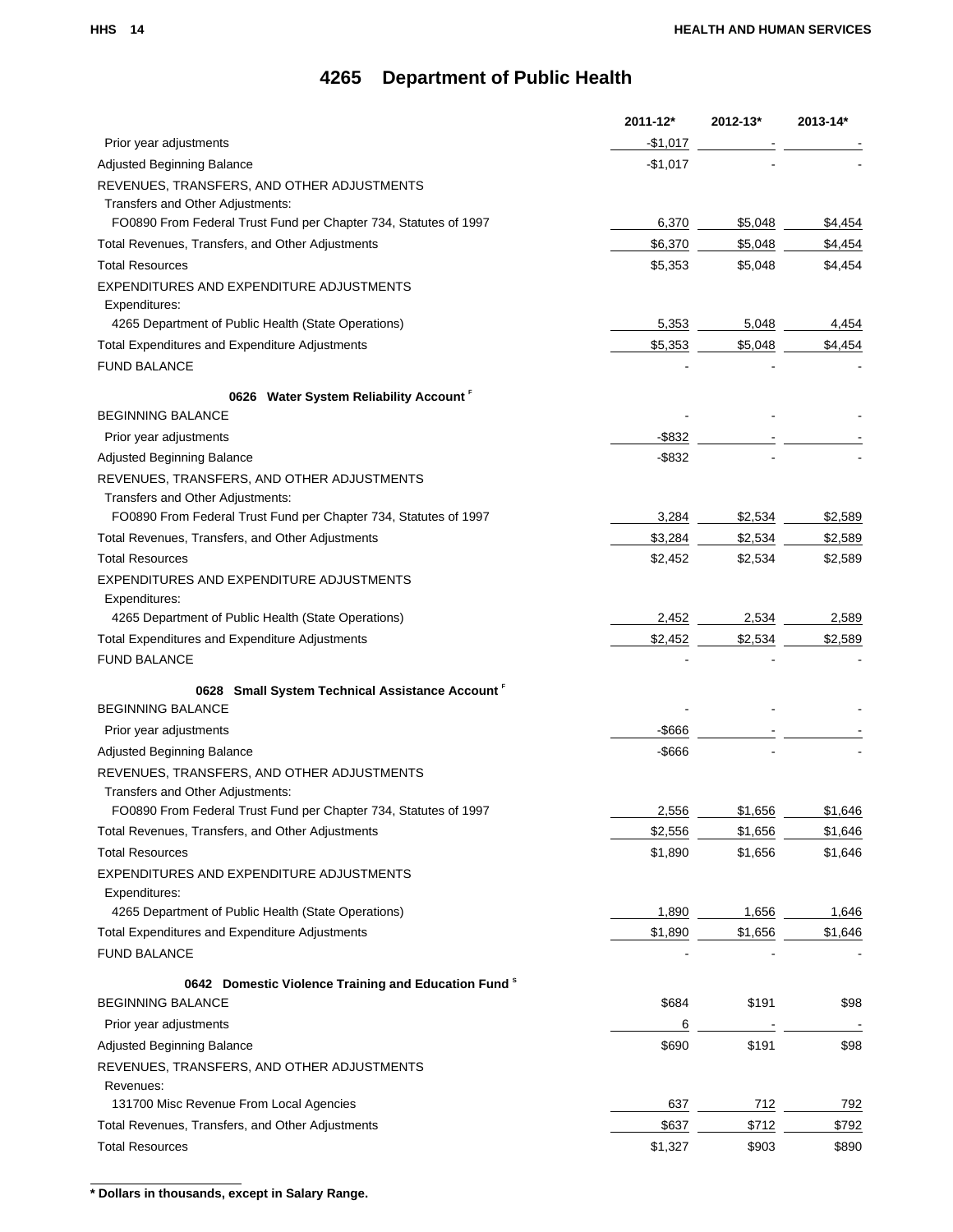|                                                                           | 2011-12* | 2012-13* | 2013-14*       |
|---------------------------------------------------------------------------|----------|----------|----------------|
| EXPENDITURES AND EXPENDITURE ADJUSTMENTS                                  |          |          |                |
| Expenditures:                                                             |          |          |                |
| 0840 State Controller (State Operations)                                  | 2        | 2        |                |
| 4265 Department of Public Health                                          |          |          |                |
| <b>State Operations</b>                                                   | 899      | 565      | 557            |
| <b>Local Assistance</b>                                                   | 235      | 235      | 235            |
| 8880 Financial Information System for California (State Operations)       |          | 3        | 3              |
| Total Expenditures and Expenditure Adjustments                            | \$1,136  | \$805    | \$795          |
| <b>FUND BALANCE</b>                                                       | \$191    | \$98     | \$95           |
| Reserve for economic uncertainties                                        | 191      | 98       | 95             |
| 0823 California Alzheimer's Disease and Related Disorders Research Fund N |          |          |                |
| <b>BEGINNING BALANCE</b>                                                  | \$1,780  | \$1,835  | \$1,526        |
| Prior year adjustments                                                    | 44       |          |                |
| Adjusted Beginning Balance                                                | \$1,824  | \$1,835  | \$1,526        |
| REVENUES, TRANSFERS, AND OTHER ADJUSTMENTS                                |          |          |                |
| Revenues:                                                                 |          |          |                |
| 299000 Other                                                              | 491      | 491      | 491            |
| Total Revenues, Transfers, and Other Adjustments                          | \$491    | \$491    | \$491          |
| <b>Total Resources</b>                                                    | \$2,315  | \$2,326  | \$2,017        |
| EXPENDITURES AND EXPENDITURE ADJUSTMENTS                                  |          |          |                |
| Expenditures:                                                             |          |          |                |
| 0840 State Controller (State Operations)                                  | 2        | 1        |                |
| 4265 Department of Public Health (State Operations)                       | 467      | 784      | 770            |
| 7730 Franchise Tax Board (State Operations)                               | 11       | 11       | 11             |
| 8880 Financial Information System for California (State Operations)       |          | 4        | 4              |
| Total Expenditures and Expenditure Adjustments                            | \$480    | \$800    | \$785          |
| <b>FUND BALANCE</b>                                                       | \$1,835  | \$1,526  | \$1,232        |
| 3018 Drug and Device Safety Fund <sup>\$</sup>                            |          |          |                |
| <b>BEGINNING BALANCE</b>                                                  | \$7,523  | \$6,845  | \$5,307        |
| Prior year adjustments                                                    | 11       |          |                |
| Adjusted Beginning Balance                                                | \$7,534  | \$6,845  | \$5,307        |
| REVENUES, TRANSFERS, AND OTHER ADJUSTMENTS                                |          |          |                |
| Revenues:                                                                 |          |          |                |
| 125700 Other Regulatory Licenses and Permits                              | 4,438    | 4,300    | 4,300          |
| 150300 Income From Surplus Money Investments                              | 28       | 25       | $\frac{25}{2}$ |
| Total Revenues, Transfers, and Other Adjustments                          | \$4,466  | \$4,325  | \$4,325        |
| <b>Total Resources</b>                                                    | \$12,000 | \$11,170 | \$9,632        |
| EXPENDITURES AND EXPENDITURE ADJUSTMENTS                                  |          |          |                |
| Expenditures:                                                             |          |          |                |
| 0840 State Controller (State Operations)                                  | 11       | 14       |                |
| 4265 Department of Public Health (State Operations)                       | 5,131    | 5,817    | 6,231          |
| 8880 Financial Information System for California (State Operations)       | 13       | 32       | 27             |
| Total Expenditures and Expenditure Adjustments                            | \$5,155  | \$5,863  | \$6,258        |
| <b>FUND BALANCE</b>                                                       | \$6,845  | \$5,307  | \$3,374        |
| Reserve for economic uncertainties                                        | 6,845    | 5,307    | 3,374          |
|                                                                           |          |          |                |
| 3020 Tobacco Settlement Fund <sup>\$</sup><br><b>BEGINNING BALANCE</b>    |          | \$2,273  | \$2,273        |
| Prior year adjustments                                                    | \$2,273  |          |                |
|                                                                           |          |          |                |

**<sup>\*</sup> Dollars in thousands, except in Salary Range.**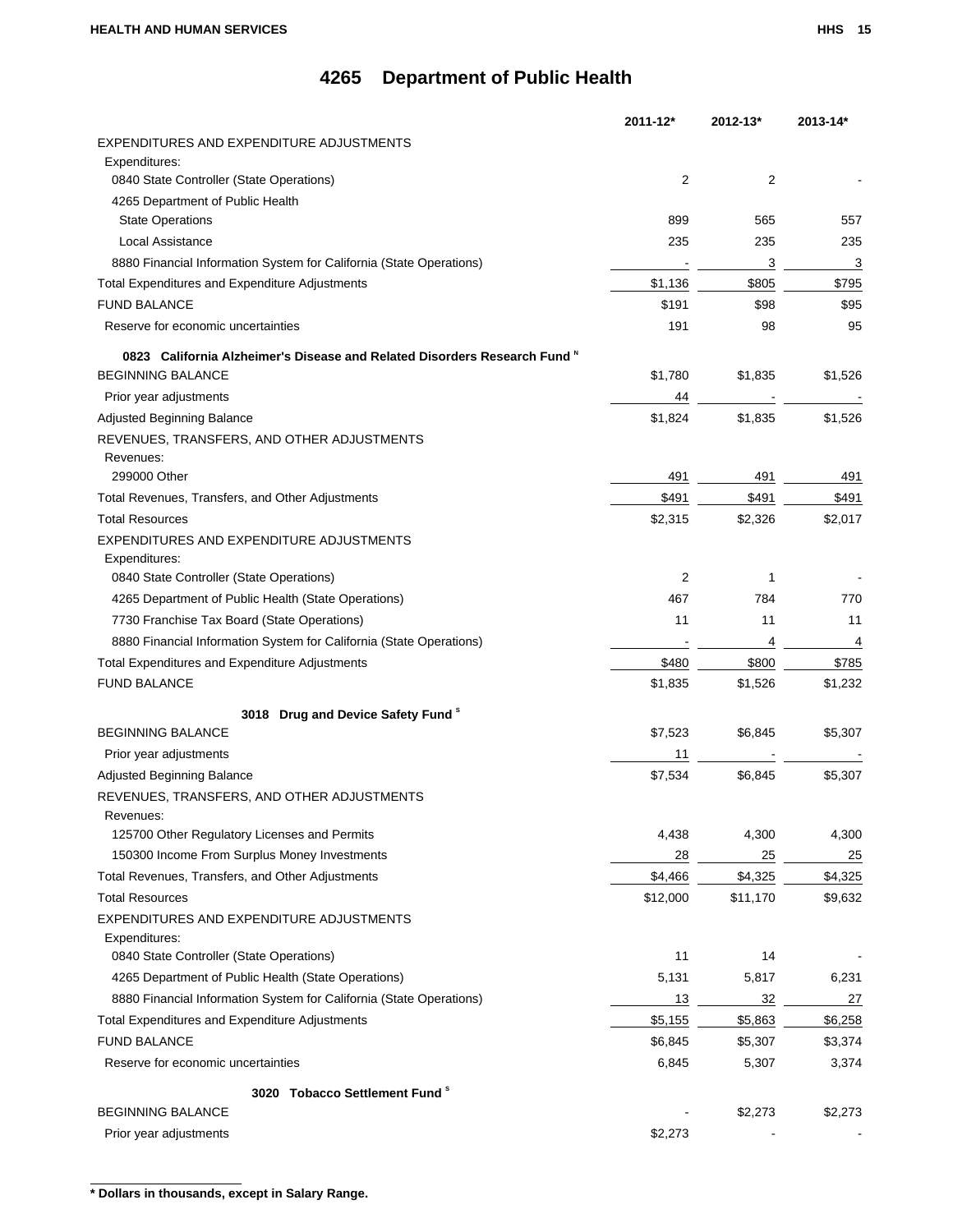|                                                                                       | 2011-12*  | 2012-13*  | 2013-14*  |
|---------------------------------------------------------------------------------------|-----------|-----------|-----------|
| <b>Adjusted Beginning Balance</b>                                                     | \$2,273   | \$2,273   | \$2,273   |
| <b>FUND BALANCE</b>                                                                   | \$2,273   | \$2,273   | \$2,273   |
| Reserve for economic uncertainties                                                    | 2,273     | 2,273     | 2,273     |
| 3023 WIC Manufacturer Rebate Fund N                                                   |           |           |           |
| <b>BEGINNING BALANCE</b>                                                              | \$306     | \$256     | \$272     |
| Prior year adjustments                                                                | -4        |           |           |
| Adjusted Beginning Balance                                                            | \$302     | \$256     | \$272     |
| REVENUES, TRANSFERS, AND OTHER ADJUSTMENTS                                            |           |           |           |
| Revenues:                                                                             |           |           |           |
| 250300 Income from Surplus Money Investments                                          | 52        | 134       | 225       |
| 299000 Miscellaneous Revenue                                                          | 226,899   | 252,858   | 254,535   |
| 141200 Sale of Documents                                                              | 3         | 24        | 25        |
| Total Revenues, Transfers, and Other Adjustments                                      | \$226,954 | \$253,016 | \$254,785 |
| <b>Total Resources</b>                                                                | \$227,256 | \$253,272 | \$255,057 |
| EXPENDITURES AND EXPENDITURE ADJUSTMENTS                                              |           |           |           |
| Expenditures:                                                                         |           |           |           |
| 4265 Department of Public Health (Local Assistance)                                   | 227,000   | 253,000   | 255,000   |
| Total Expenditures and Expenditure Adjustments                                        | \$227,000 | \$253,000 | \$255,000 |
| <b>FUND BALANCE</b>                                                                   | \$256     | \$272     | \$57      |
| 3074 Medical Marijuana Program Fund <sup>8</sup>                                      |           |           |           |
| <b>BEGINNING BALANCE</b>                                                              | \$643     | \$304     | \$308     |
| Prior year adjustments                                                                | -520      |           |           |
| Adjusted Beginning Balance                                                            | \$123     | \$304     | \$308     |
| REVENUES, TRANSFERS, AND OTHER ADJUSTMENTS                                            |           |           |           |
| Revenues:                                                                             |           |           |           |
| 114400 Identification Card Fees                                                       | 455       | 455       | 455       |
| 150300 Income From Surplus Money Investments                                          | 2         | 2         | 1         |
| Transfers and Other Adjustments:                                                      |           |           |           |
| TO0099 To Health Statistics Special Fund Loan repayment per Item 4265-401, Budget Act |           | -163      | -517      |
| of 2009                                                                               |           |           |           |
| Total Revenues, Transfers, and Other Adjustments                                      | \$457     | \$294     | $-$ \$61  |
| <b>Total Resources</b>                                                                | \$580     | \$598     | \$247     |
| EXPENDITURES AND EXPENDITURE ADJUSTMENTS                                              |           |           |           |
| Expenditures:<br>0840 State Controller (State Operations)                             | 1         | 1         |           |
| 4265 Department of Public Health (State Operations)                                   | 275       | 289       | 208       |
| Total Expenditures and Expenditure Adjustments                                        | \$276     | \$290     | \$208     |
| <b>FUND BALANCE</b>                                                                   | \$304     | \$308     | \$39      |
| Reserve for economic uncertainties                                                    | 304       | 308       | 39        |
|                                                                                       |           |           |           |
| 3080 AIDS Drug Assistance Program Rebate Fund <sup>8</sup>                            |           |           |           |
| <b>BEGINNING BALANCE</b>                                                              | \$57,874  | \$5,036   | \$3,304   |
| Prior year adjustments                                                                | $-5,828$  |           |           |
| Adjusted Beginning Balance                                                            | \$52,046  | \$5,036   | \$3,304   |
| REVENUES, TRANSFERS, AND OTHER ADJUSTMENTS                                            |           |           |           |
| Revenues:                                                                             |           |           |           |
| 150300 Income From Surplus Money Investments                                          | 254       | 120       | 120       |
| 161400 Miscellaneous Revenue                                                          | 241,814   | 307,739   | 285,004   |
| Total Revenues, Transfers, and Other Adjustments                                      | \$242,068 | \$307,859 | \$285,124 |

**<sup>\*</sup> Dollars in thousands, except in Salary Range.**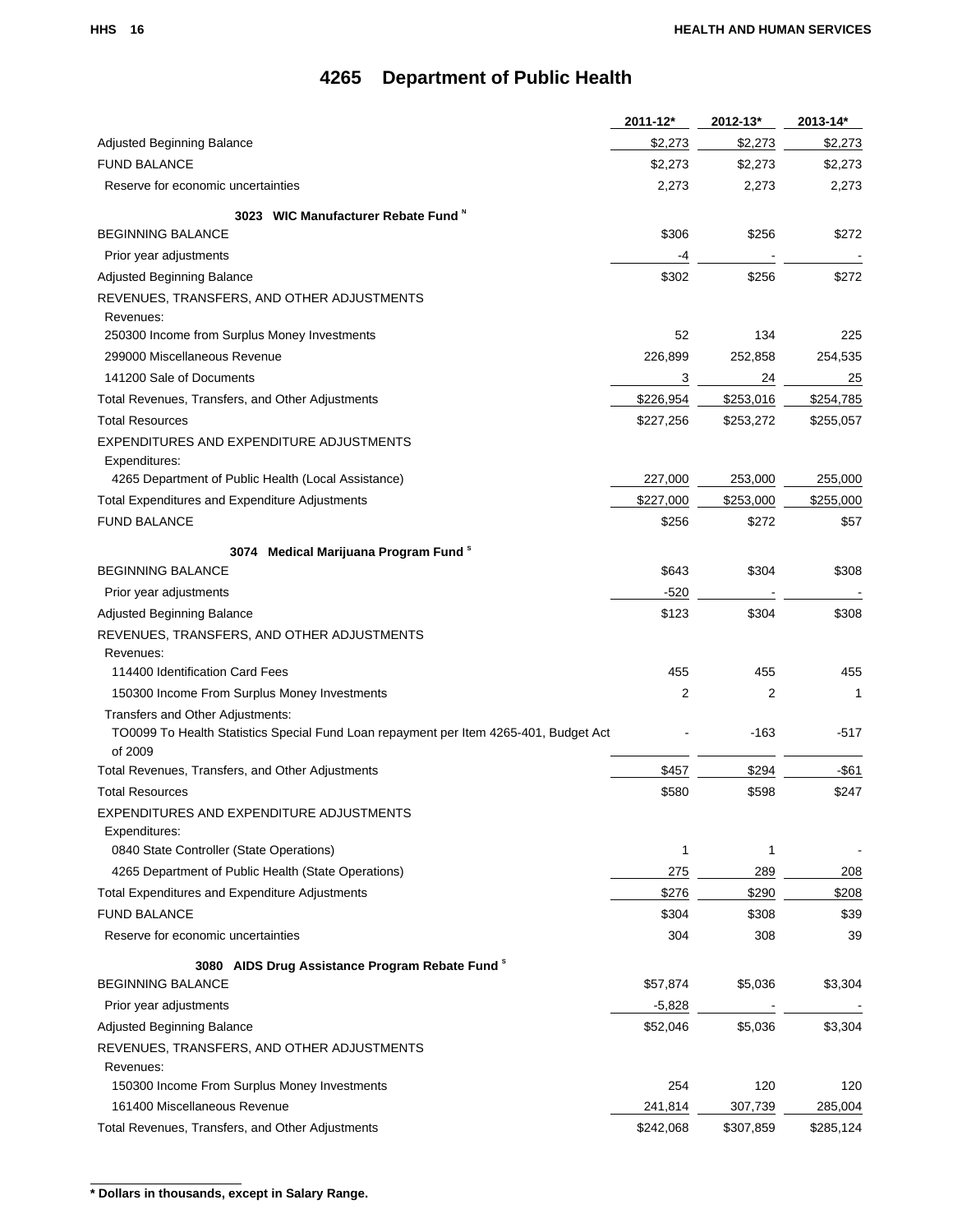|                                                                                              | 2011-12*  | 2012-13*  | 2013-14*  |
|----------------------------------------------------------------------------------------------|-----------|-----------|-----------|
| <b>Total Resources</b>                                                                       | \$294,114 | \$312,895 | \$288,428 |
| EXPENDITURES AND EXPENDITURE ADJUSTMENTS                                                     |           |           |           |
| Expenditures:                                                                                |           |           |           |
| 0840 State Controller (State Operations)                                                     | 33        | 3         |           |
| 4265 Department of Public Health                                                             |           |           |           |
| <b>State Operations</b>                                                                      | 1,021     | 900       | 917       |
| Local Assistance                                                                             | 288,024   | 308,683   | 264,158   |
| 8880 Financial Information System for California (State Operations)                          |           | 5         | 4         |
| Total Expenditures and Expenditure Adjustments                                               | \$289,078 | \$309,591 | \$265,079 |
| <b>FUND BALANCE</b>                                                                          | \$5,036   | \$3,304   | \$23,349  |
| Reserve for economic uncertainties                                                           | 5,036     | 3,304     | 23,349    |
| 3081 Cannery Inspection Fund <sup>8</sup>                                                    |           |           |           |
| <b>BEGINNING BALANCE</b>                                                                     | \$1,612   | \$1,799   | \$1,594   |
| Prior year adjustments                                                                       | 21        |           |           |
| Adjusted Beginning Balance                                                                   | \$1,633   | \$1,799   | \$1,594   |
| REVENUES, TRANSFERS, AND OTHER ADJUSTMENTS                                                   |           |           |           |
| Revenues:                                                                                    |           |           |           |
| 125700 Other Regulatory Licenses and Permits                                                 | 2,139     | 2,170     | 2,170     |
| 150300 Income From Surplus Money Investments                                                 | 7         | 6         | 6         |
| Total Revenues, Transfers, and Other Adjustments                                             | \$2,146   | \$2,176   | \$2,176   |
| <b>Total Resources</b>                                                                       | \$3,779   | \$3,975   | \$3,770   |
| EXPENDITURES AND EXPENDITURE ADJUSTMENTS                                                     |           |           |           |
| Expenditures:                                                                                |           |           |           |
| 0840 State Controller (State Operations)                                                     | 4         | 5         |           |
| 4265 Department of Public Health (State Operations)                                          | 1,976     | 2,363     | 2,398     |
| 8880 Financial Information System for California (State Operations)                          |           | 13        | 11        |
| <b>Total Expenditures and Expenditure Adjustments</b>                                        | \$1,980   | \$2,381   | \$2,409   |
| <b>FUND BALANCE</b>                                                                          | \$1,799   | \$1,594   | \$1,361   |
| Reserve for economic uncertainties                                                           | 1,799     | 1,594     | 1,361     |
| 3098 State Department of Public Health Licensing and Certification Program Fund <sup>8</sup> |           |           |           |
| <b>BEGINNING BALANCE</b>                                                                     | \$39,900  | \$52,393  | \$40,936  |
| Prior year adjustments                                                                       | 4,486     |           |           |
| Adjusted Beginning Balance                                                                   | \$44,386  | \$52,393  | \$40,936  |
| REVENUES, TRANSFERS, AND OTHER ADJUSTMENTS                                                   |           |           |           |
| Revenues:                                                                                    |           |           |           |
| 125700 Other Regulatory Licenses and Permits                                                 | 78,087    | 75,196    | 76,751    |
| 142500 Miscellaneous Services to the Public                                                  | 7         | 8         | 8         |
| 150300 Income From Surplus Money Investments                                                 | 193       | 196       | 196       |
| Total Revenues, Transfers, and Other Adjustments                                             | \$78,287  | \$75,400  | \$76,955  |
| <b>Total Resources</b>                                                                       | \$122,673 | \$127,793 | \$117,891 |
| EXPENDITURES AND EXPENDITURE ADJUSTMENTS                                                     |           |           |           |
| Expenditures:                                                                                |           |           |           |
| 0840 State Controller (State Operations)                                                     | 170       | 209       |           |
| 4265 Department of Public Health (State Operations)                                          | 75,072    | 89,879    | 92,337    |
| 8880 Financial Information System for California (State Operations)                          | 38        | 469       | 402       |
| Expenditure Adjustments:                                                                     |           |           |           |
| 4265 Department of Public Health                                                             |           |           |           |
| Less Funding Provided by the General Fund (State Operations)                                 | $-5,000$  | $-3,700$  | $-3,700$  |
| Total Expenditures and Expenditure Adjustments                                               | \$70,280  | \$86,857  | \$89,039  |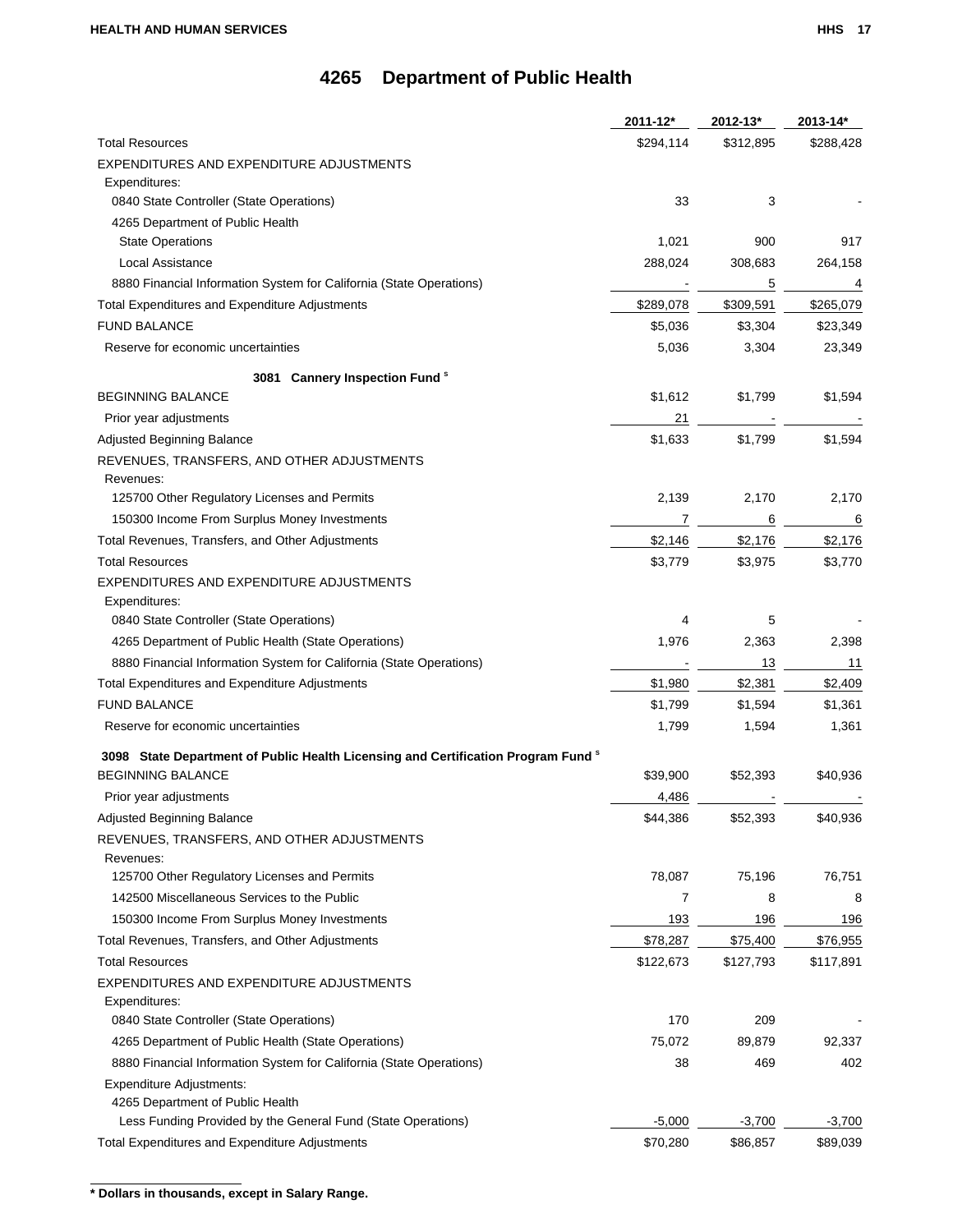|                                                                          | 2011-12* | 2012-13* | 2013-14* |
|--------------------------------------------------------------------------|----------|----------|----------|
| <b>FUND BALANCE</b>                                                      | \$52,393 | \$40,936 | \$28,852 |
| Reserve for economic uncertainties                                       | 52,393   | 40,936   | 28,852   |
| 3111 Retail Food Safety and Defense Fund <sup>8</sup>                    |          |          |          |
| <b>BEGINNING BALANCE</b>                                                 | \$21     | \$8      | \$8      |
| Prior year adjustments                                                   | -22      |          |          |
| Adjusted Beginning Balance                                               | $-$1$    | \$8      | \$8      |
| REVENUES, TRANSFERS, AND OTHER ADJUSTMENTS<br>Revenues:                  |          |          |          |
| 125700 Other Regulatory Licenses and Permits                             | 11       |          |          |
| Total Revenues, Transfers, and Other Adjustments                         | \$11     |          |          |
| <b>Total Resources</b>                                                   | \$10     | \$8      | \$8      |
| EXPENDITURES AND EXPENDITURE ADJUSTMENTS<br>Expenditures:                |          |          |          |
| 4265 Department of Public Health (State Operations)                      | 2        |          |          |
| Total Expenditures and Expenditure Adjustments                           | \$2      |          |          |
| <b>FUND BALANCE</b>                                                      | \$8      | \$8      | \$8      |
| Reserve for economic uncertainties                                       | 8        | 8        | 8        |
| 3114 Birth Defects Monitoring Fund <sup>8</sup>                          |          |          |          |
| <b>BEGINNING BALANCE</b>                                                 | \$6,079  | \$6,945  | \$6,422  |
| Prior year adjustments                                                   | 88       |          |          |
| Adjusted Beginning Balance                                               | \$6,167  | \$6,945  | \$6,422  |
| REVENUES, TRANSFERS, AND OTHER ADJUSTMENTS<br>Revenues:                  |          |          |          |
| 121100 Genetic Disease Testing Fees                                      | 3,698    | 3,605    | 3,850    |
| 150300 Income From Surplus Money Investments                             | 25       | 25       | 25       |
| Total Revenues, Transfers, and Other Adjustments                         | \$3,723  | \$3,630  | \$3,875  |
| <b>Total Resources</b>                                                   | \$9,890  | \$10,575 | \$10,297 |
| EXPENDITURES AND EXPENDITURE ADJUSTMENTS<br>Expenditures:                |          |          |          |
| 0840 State Controller (State Operations)                                 | 7        | 9        |          |
| 3960 Department of Toxic Substances Control (State Operations)           |          | 45       | 45       |
| 3980 Office of Environmental Health Hazard Assessment (State Operations) |          | 123      | 126      |
| 4265 Department of Public Health (State Operations)                      | 2,929    | 3,956    | 4,002    |
| 8880 Financial Information System for California (State Operations)      | 9        | 20       | 19       |
| Total Expenditures and Expenditure Adjustments                           | \$2,945  | \$4,153  | \$4,192  |
| <b>FUND BALANCE</b>                                                      | \$6,945  | \$6,422  | \$6,105  |
| Reserve for economic uncertainties                                       | 6,945    | 6,422    | 6,105    |
| 3155 Lead-Related Construction Fund <sup>s</sup>                         |          |          |          |
| <b>BEGINNING BALANCE</b>                                                 | \$511    | \$607    | \$619    |
| Prior year adjustments                                                   | 17       |          |          |
| Adjusted Beginning Balance                                               | \$528    | \$607    | \$619    |
| REVENUES, TRANSFERS, AND OTHER ADJUSTMENTS<br>Revenues:                  |          |          |          |
| 161400 Miscellaneous Revenue                                             | 516      | 500      | 500      |
| Total Revenues, Transfers, and Other Adjustments                         | \$516    | \$500    | \$500    |
| <b>Total Resources</b>                                                   | \$1,044  | \$1,107  | \$1,119  |
| EXPENDITURES AND EXPENDITURE ADJUSTMENTS<br>Expenditures:                |          |          |          |

**<sup>\*</sup> Dollars in thousands, except in Salary Range.**